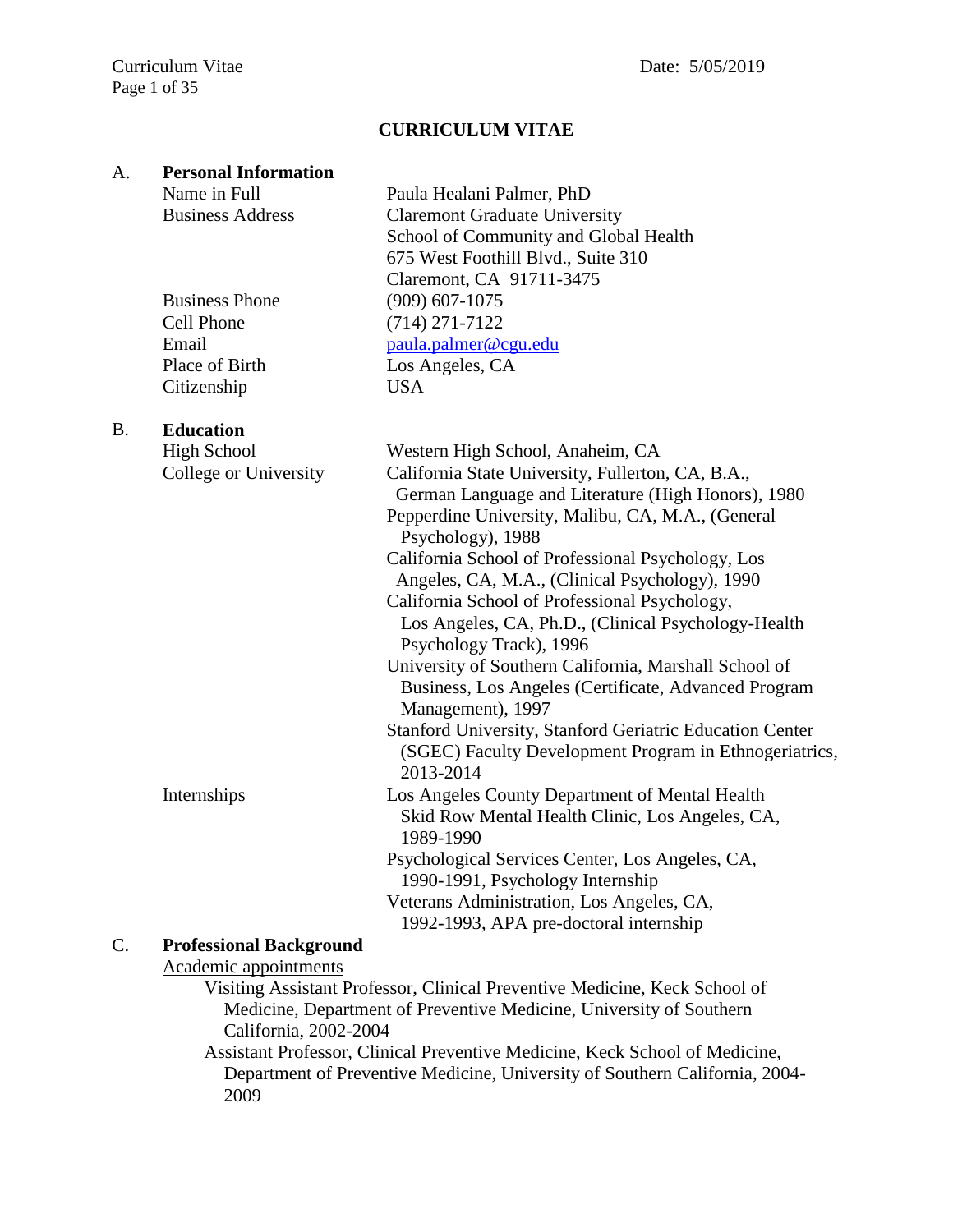- Adjunct Associate Professor, School of Community & Global Health, Claremont Graduate University, 2008-2009
- Associate Professor, School of Community & Global Health, Claremont Graduate University, 2009–Present
- Graduate Faculty in Psychology, School of Behavioral and Organizational Sciences Claremont Graduate University, 2008-Present

Visiting Professor, Taipei Medical University, 2010-2013

## Specific teaching responsibilities

#### USC

- Co-Instructor, PM 599 Health Behaviors of Pacific Rim Populations, Summer 1999, Spring 1999
- Co-Instructor, HP 200 Introduction to Health Promotion and Disease Prevention, Fall 2000
- Co-Instructor, PM 525, Culture and Health: An International Perspective, Fall 2003, 2003, 2004, 2005, 2006
- Instructor, HP 402, Maternal and Child Health, Spring 2004, 2005, 2006, 2007
- Instructor, PM 599, Public Health in China: A System and Country in Transition, Spring 2005, 2007
- Instructor, PM 567, Floods, Quakes & Human Folly: An Interdisciplinary Approach to Disaster Study, Spring 2006, 2007, 2008, 2009, 2010
- Leader and developer, MPH/PhD student field study in China, Summer 2004, 2005, 2007; India/Sri Lanka 2006; Bangladesh, 2008.

# CGU

- Course developer and instructor– School of Community and Global Health: CGH 319, Global Public Health Approaches to Disasters and Complex
	- Humanitarian Emergencies, 2010, 2013
- CGH 396, Global Perspectives on Maternal and Child Health, 2010, 2012
- CGH 310, Foundations of Global Health: An Interdisciplinary Perspective, 2010, 2011, 2012, 2013, 2014, 2015, 2016, 2017, 2018
- CGH 317, Ethics, Human Rights and Cultural Diversity, 2010, 2011, 2013, 2014, 2015, 2016, 2017, 2018
- CGH 318, Management of International Programs and Organizations,
- 2011, 2012, 2013, 2014, 2015, 2016, 2017, 2018, 2019
- Global Health Field Studies abroad Sri Lanka, 2011
- CGH 305, Seminar in Grant Writing, 2013, 2014, 2015, 2016, 2017, 2018

Specific administrative responsibilities (school or university committees, etc.)

#### USC

- Project Coordinator, Collaborative Infant Home Monitoring Evaluation, University of Southern California, Department of Pediatrics, Division of Neonatology, 1994-1999
- Senior Research Associate, University of Southern California, Department of Preventive Medicine, Institute for Prevention Research, 1999-2001
- Assistant Director, University of Southern California, Department of Preventive Medicine, Institute for Prevention Research, April 1999-2001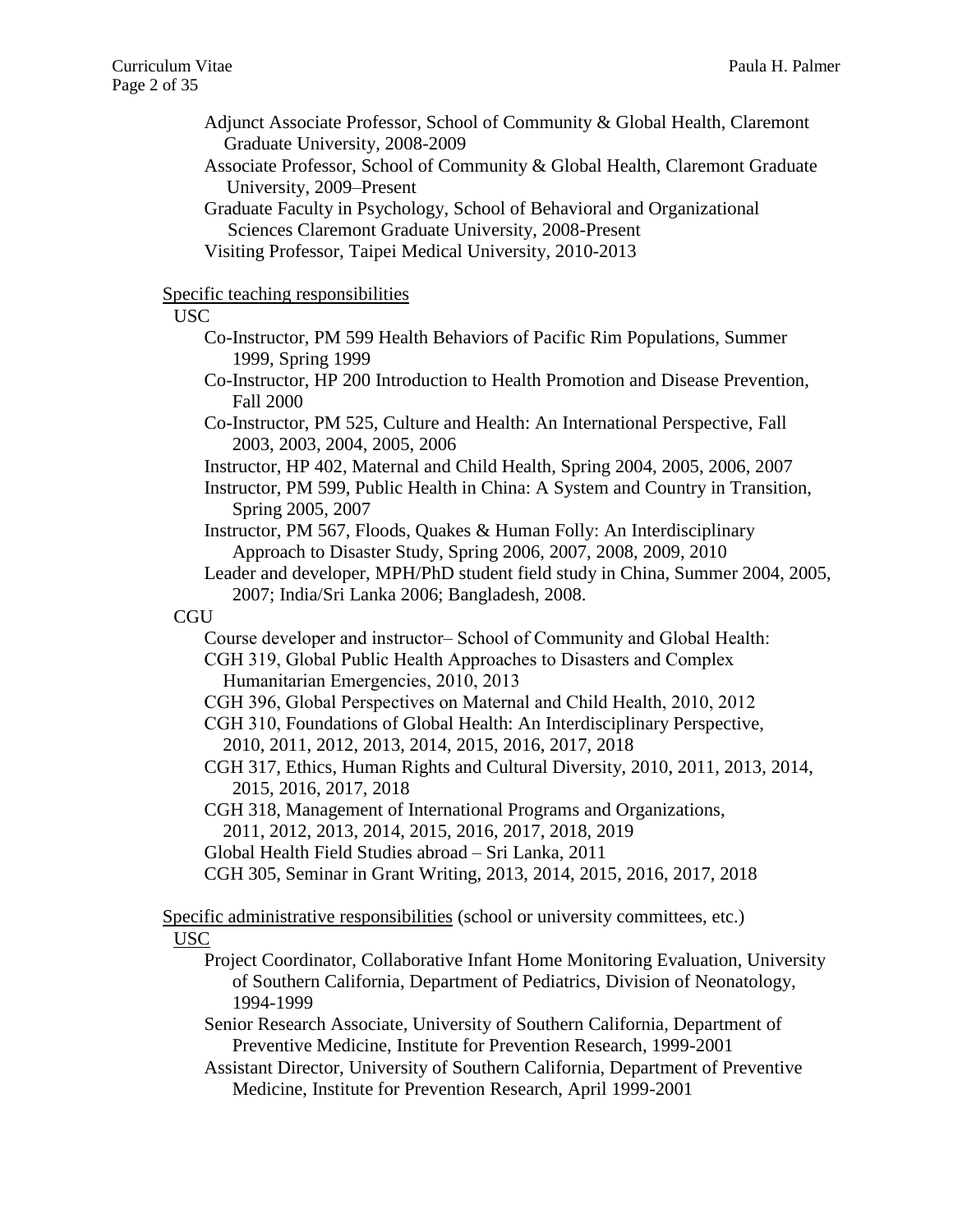- Project Director, Pacific Rim Prevention Trial (TRDRP/TTURC), University of Southern California, Department of Preventive Medicine, Institute for Prevention Research, 1999-2002
- Associate Director, Research Administration, University of Southern California, Department of Preventive Medicine, Institute for Prevention Research, April 2001-2006
- Coordinator of student research (B.S., MPH, Ph.D. students) in conjunction with TRDRP/TTURC research, University of Southern California, Department of Preventive Medicine, Institute for Prevention Research, 1999-2008
- IPR Leadership Directorate, 2000–2008
- Co-Leader, Administrative Core, Transdisciplinary Tobacco Use Research Center (TTURC) I & II, University of Southern California, Department of Preventive Medicine, Institute for Prevention Research, 1999-2008
- Co-Leader, Training Core, Transdisciplinary Tobacco Use Research Center (TTURC) I & II, University of Southern California, Department of Preventive Medicine, Institute for Prevention Research, 2000-2008

IPR Research Marketing & Training Program Marketing Committee, Department of Preventive Medicine, Institute for Prevention Research, April 2003-2008

- Director, Global Development, University of Southern California, Department of Preventive Medicine, Institute for Prevention Research, 2007-2008
- Director, Global Health Track, Master of Public Health Program, 2007-2009

MPH Application Committee, Department of Preventive Medicine, Institute for Health Promotion & Disease Prevention Research, 2003-2009

Global Health Training Committee, 2006-2009

## **CGU**

Institutional Review Board Member, 2010-2015 Institutional Review Board Chair, 2011-2013 Affirmative Action and Diversity, Committee Chair, 2016-present Diversity, Equity, and Inclusion Committee, 2018-present

CGU-School of Community and Global Health

Director, Global Health Affairs, 2009-present MPH Curriculum Committee, 2009-present PhD Application Review Committee, 2009-2013 Faculty track leader, MPH, Health Promotion Concentration, 2017-present DrPH Curriculum Committee, 2016-present Interprofessional Education Development, leader (activities for SCGH students and Keck Graduate Institute School of Pharmacy and Genetics students, 2014-present

#### Other Positions within Academia

2009-present Member, City of Hope Comprehensive Cancer Center, Duarte, CA

# Other employment or training activity

Psychological Assistant, El Camino College Health Center, Torrance, CA, 1993-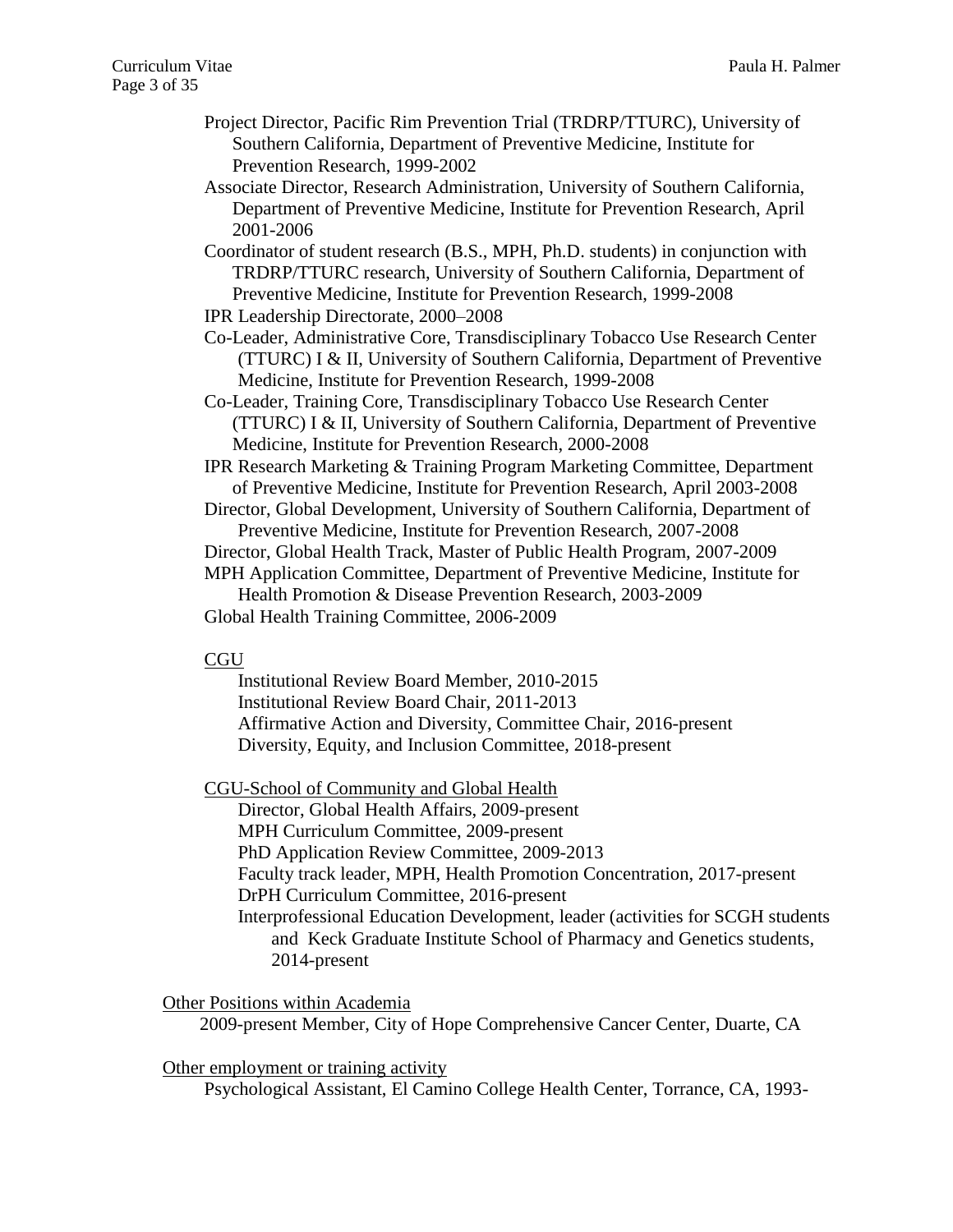Psychological Assistant, Neuropsychological Medical Group, Huntington Beach, CA, 1989-1992 Behavioral Science Consultant, Skid Row Mental Health Clinic, Los Angeles County Department of Mental Health, CA, 1990-1992

D. Society Memberships:

American Psychological Association, 1988-present American Public Health Association, 2003-present Society for Research on Nicotine & Tobacco, 2001-present Asia-Pacific Academic Consortium for Public Health, 2004-present

E. Outside Service and Consultantships:

#### State & Local

Asian Pacific Partners for Empowerment, Advocacy and Leadership (APPEAL), co-leader research committee, 2010-present

Alta Med, Los Angeles, 2015-present, health disparities research consultant

Orange County Asian and Pacific Islander Community Alliance (*OCAPICA*), Garden Grove, CA, 2014-present, governing board member

Los Angeles Department of Health Services, 2015-present, education consultant American Cancer Society, California Division, Asian-American & Pacific Islander research committee, co-chair, 2016-present

Statewide Asian Pacific Islander Tobacco Control, advisory committee member, 2018-present

#### National

Task Force in Achieving Cultural Competency in Health Care Delivery Systems, NIH, Public Health Service, Bethesda, MD, 1997-2000 Association for SIDS Professionals, Chicago, 1998–1999

Reviewer, Grants

National Institutes of Health National Cancer Institute, 2008-present (Ad Hoc) Fogarty International Center, 2008-present (Special Emphasis Panel)

Reviewer, Scientific Manuscripts Asia Pacific Journal of Public Health American Journal of Community Psychology Journal of the American Geriatrics Society Health Promotion Practice

#### International

Center for Disease Control Chengdu, China, 2001-present Center for Disease Control Wuhan, China, 2000-2017 Center for Disease Control Hangzhou, China, 2001-2017 Center for Disease Control Shenyang, China, 2001-2017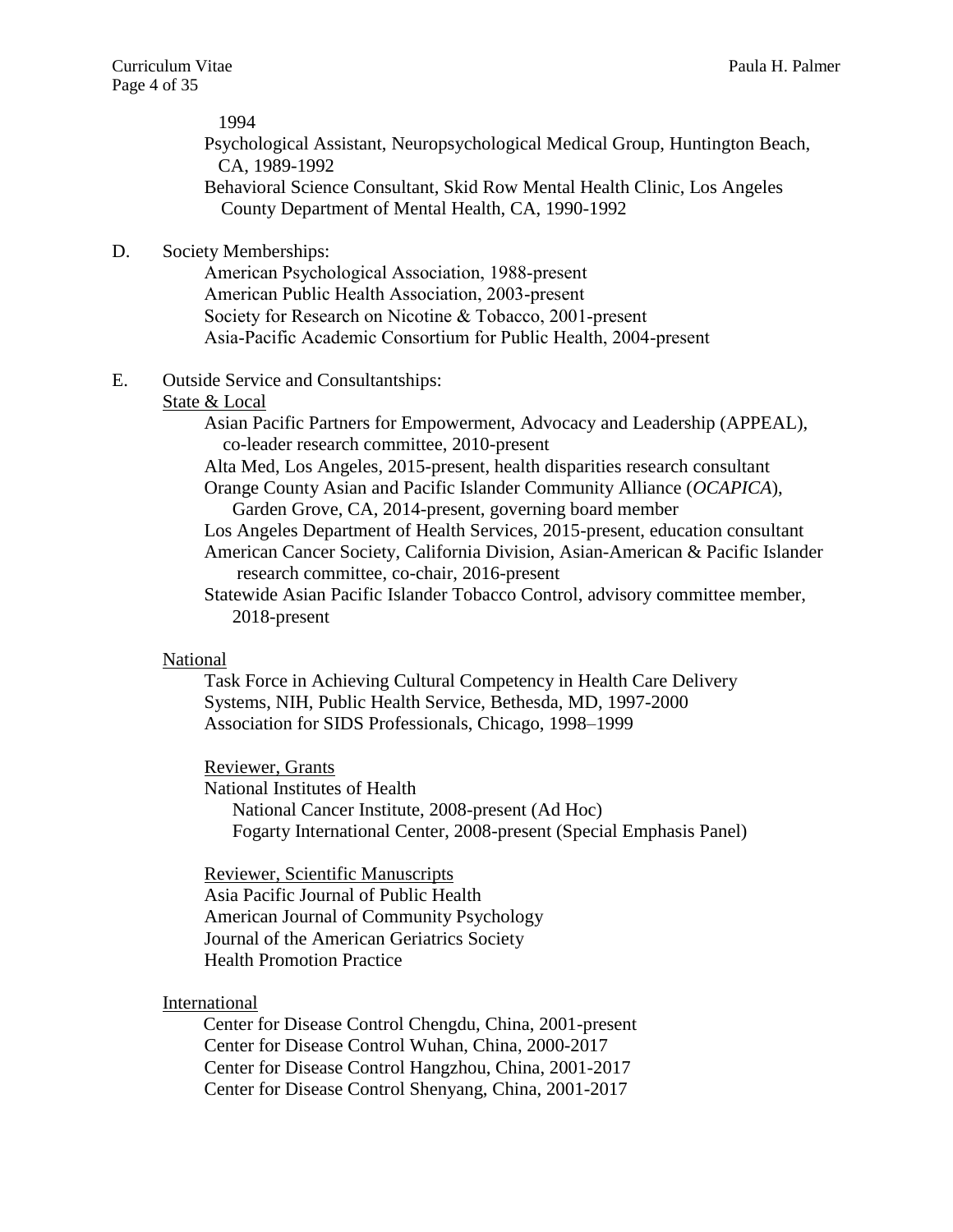|    | Health Education Institute Kunming, China, 2002-2017<br>Center for Disease Control Qingdao China, 2002-2017<br>Center for Disease Control Harbin, China, 2002-2017<br>Asia-Pacific Academic Consortium for Public Health (APACPH), 2004-2016<br>Chair, APACPH Program Development (Education, Training, Research), 2007-<br>2014<br>Founding Member, APACPH, Early Career Network Committee, 2006-2015<br>Regional Director of the Americas, APACPH, 2013-present                                                                                                                                                                                                        |              |
|----|--------------------------------------------------------------------------------------------------------------------------------------------------------------------------------------------------------------------------------------------------------------------------------------------------------------------------------------------------------------------------------------------------------------------------------------------------------------------------------------------------------------------------------------------------------------------------------------------------------------------------------------------------------------------------|--------------|
| F. | <b>Research Activities:</b><br><b>Complete Bibliography</b><br>Appended                                                                                                                                                                                                                                                                                                                                                                                                                                                                                                                                                                                                  |              |
|    | <b>Major Areas of Research</b><br>1. Health inequity and inequality among ethnically diverse populations in the U.S.<br>and abroad with an emphasis on adolescents and young adults;<br>2. Community-based participatory research among underserved, underrepresented<br>populations in the U.S. (Native Hawaiian Pacific Islanders, South Asians) and other<br>global settings;<br>3. Technology applications of health behavior interventions for underserved<br>populations;<br>4. Specific topic areas: Tobacco prevention/cessation, mental health, disaster<br>management, health of migrants and indigenous peoples, maternal and child health,<br>healthy aging. |              |
| 1. | <b>Research Grants</b><br>Lowering Smoking and ETS Exposure in Immigrant Pacific Rim Youth<br>$(Co-I).$<br>Tobacco Related Disease Research Program Project (7PT-7001),<br>$1999 - 2002$                                                                                                                                                                                                                                                                                                                                                                                                                                                                                 | \$3,995,366  |
| 2. | Transdisciplinary Tobacco Use Research Center (TTURC) (Co-I)<br>National Cancer Institute/National Institute on Drug Abuse (CA-98-029).<br>1999-2004                                                                                                                                                                                                                                                                                                                                                                                                                                                                                                                     | \$12,122,845 |
| 3. | Substance Use and HIV Risk Behavior Among China's Floating<br>Population - (PI) Developmental Project of: Transdisciplinary Tobacco<br>and Alcohol Use Research Center (TTURC) (PI)<br>National Institute on Drug Abuse (1 P50 CA16094-01)<br>2005-2010                                                                                                                                                                                                                                                                                                                                                                                                                  | \$15,000     |
| 4. | Pacific Rim Transdisciplinary Alcohol & Tobacco Use Research Center<br>Genes, Environment & Tobacco Use Across Cultures (Co-I)<br>National Cancer Institute/National Institute on Drug Abuse (CA-04-012)<br>2004-2010                                                                                                                                                                                                                                                                                                                                                                                                                                                    | \$8,745,309  |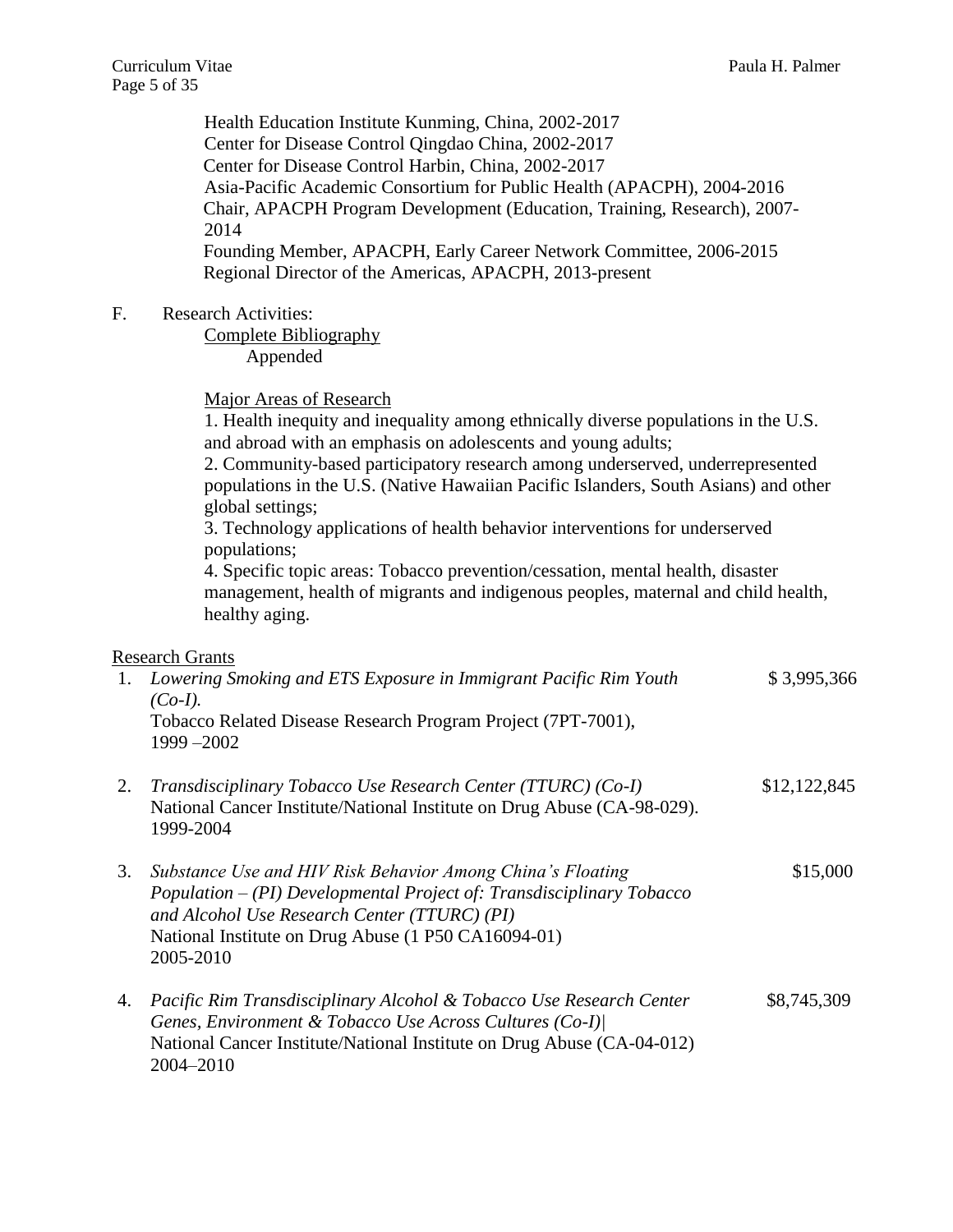| 5. | <b>WINCART: Weaving an Islander Network for Cancer Control</b><br>$(Co-I)$<br>National Cancer Institute (CA114591-01)<br>2005-2010, Extended to April 2011                                                                                            | \$2,673,394 |
|----|-------------------------------------------------------------------------------------------------------------------------------------------------------------------------------------------------------------------------------------------------------|-------------|
| 6. | Impact of the 2004 Indian Ocean Tsunami on People in Affected Regions<br>of India and Sri Lanka: A Longitudinal Study of Mental and Social Health<br>Outcomes and Recovery of Individuals, Families, and Communities (Co-<br>PI)                      | \$80,000    |
|    | USC Provost Award, Asia Pacific Academic Consortium for Public Health,<br>Garfield Endowment, 2005-2011                                                                                                                                               |             |
| 7. | Pacific Rim Global Health Framework<br>2006-2009 (Co-PI)                                                                                                                                                                                              | \$380,272   |
|    | Supplement<br>2009-2011(PI)<br><b>Fogarty International Center</b>                                                                                                                                                                                    | \$108,500   |
| 8. | Tobacco Control and Policy in China (PI)<br>USC U.S.- China Institute<br>2007-2008                                                                                                                                                                    | \$7,500     |
| 9. | Stressful Life Events, Genetic Variants and Obesity in Chinese Adolescents<br>$(Co-I)$<br>National Institute of Diabetes and Digestive and Kidney Diseases<br>2010-2012                                                                               | \$405,000   |
|    | 10. Determinants of Tobacco Use among Young Adult South Asians (PI),<br>Tobacco Related Disease Research Program (19BT-0041)<br>2010-2012                                                                                                             | \$250,000   |
|    | 11. WINCART: Weaving an Islander Network for Cancer Awareness, Research<br>and Training (PI - Multiple)<br>National Cancer Institute (1 U54 CA153458-01)<br>2010-2016                                                                                 | \$4,581,740 |
|    | 12. Community-Based Participatory Research and Evaluation Services<br>to Address Chronic Disease in Riverside County (Co-I)<br>Riverside County Department of Public Health (#HSARC-95261-001-12/14)<br>2014                                          | \$300,000   |
|    | 13. Community-led Policies and Leadership to Eliminate Asian American and<br>Pacific Islander Tobacco Disparities (Com-PLEAT) Program (Scientific Consultant)<br>National Institute of Minority and Health Disparities (1R24MD008041-01)<br>2013-2016 | \$906,339   |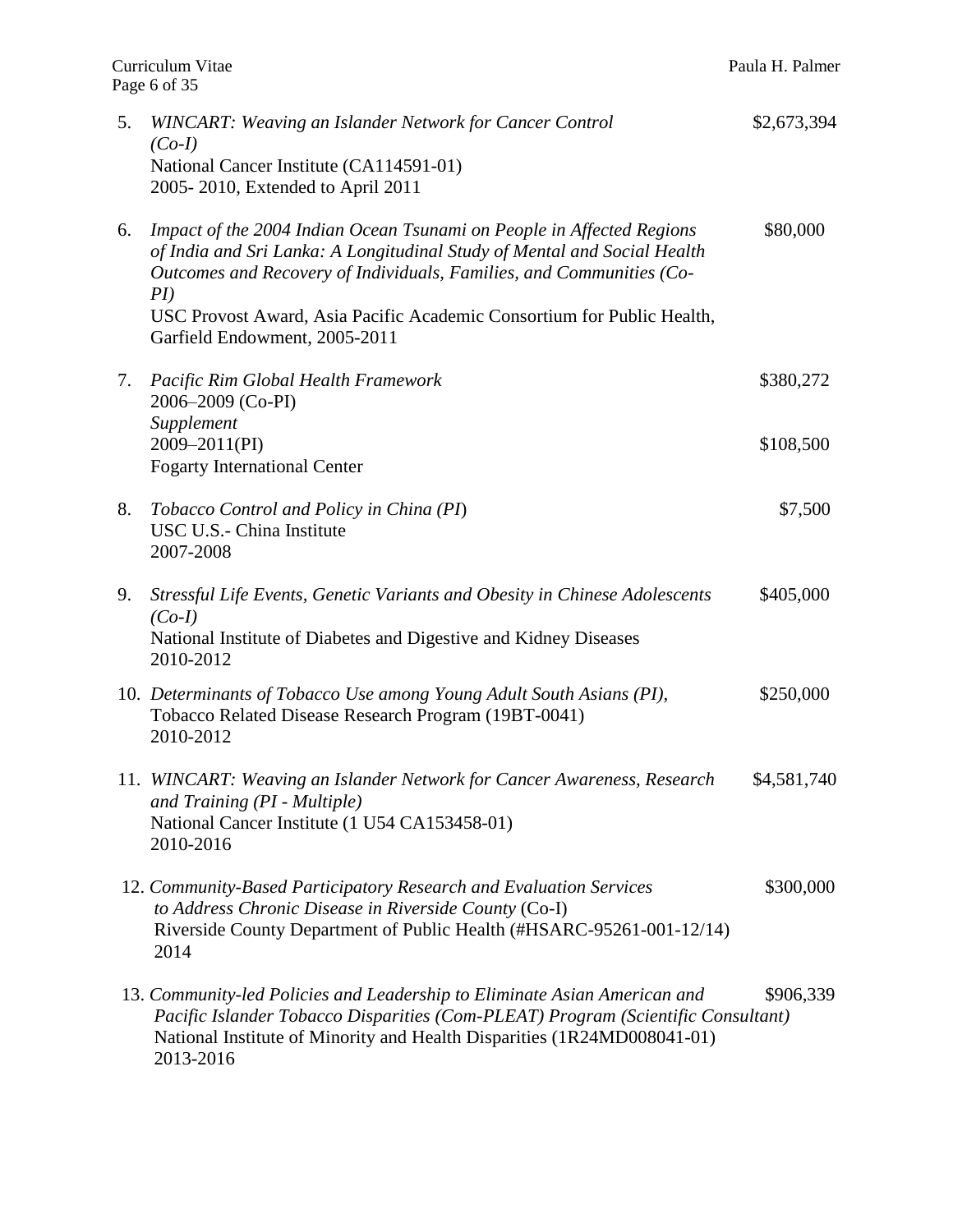| 14. | Developing a Culturally-Appropriate Healthy Aging Resilience Framework<br>for Older Pacific Islanders (PI)<br><b>CGU Fletcher Jones Fund</b><br>2018-2019                                                                                                                                                                              | \$7,000   |
|-----|----------------------------------------------------------------------------------------------------------------------------------------------------------------------------------------------------------------------------------------------------------------------------------------------------------------------------------------|-----------|
|     | <b>Research Grant Support for Graduate Students</b><br>1. Understanding Smoking Trajectories of Self-Identified Adolescent Smokers<br>(Attached to TRDRP - Determinants of Tobacco Use among Young Adult<br>South Asians Tobacco Related Disease Research Program (19BT-0041)<br>2010-2011<br>Role: Mentor and grant sponsor           | \$15,000  |
|     | 2. Development of Evidence Based Programs: Translational Interventions<br>(Attached to WINCART: Weaving an Islander Network for Cancer Awareness,<br>Research and Training 3U54CA153458-04S1)<br>National Cancer Institute 1F31CA162976-01A1<br>Recipient: Melanie Sabado (PhD student)<br>2013-2015<br>Role: Mentor and grant sponsor | \$86,040  |
|     | 3. WINCART: Weaving an Islander Network for Cancer Awareness,<br>Research and Training (PI - Multiple)<br>National Cancer Institute (3U54CA153458-04S1)<br>Diversity Supplement - Recipient: Nasya Tan (SCGH MPH graduate)<br>$2013 - 2015$<br>Role: Mentor and grant sponsor                                                          | \$138,142 |
|     | <b>Fellowship funding for Graduate Students</b><br>Robert Woods Johnson Foundation, Health Policy Research Scholars<br>Recipient: Jake Ryann Sumibcay (DrPH student)<br>2017-2020                                                                                                                                                      | \$120,000 |

# Peer Reviewed Publications

Role: Mentor and home institution sponsor

# **2000**

1. Unger JB, **Palmer PH**, Dent CW, Rohrbach LA, Johnson CA. (2000). Ethnic differences in adolescent smoking prevalence in California: Are multi-ethnic youth at higher risk? Tob Control,  $9$  (Suppl II), ii $9$ -ii $14$ .

#### **2001**

2. Unger JB, Rohrbach, L, Cruz TB, Baezconde-Garbanati L, Howard, KA, **Palmer, PH** & Johnson, CA. (2001). Ethnic variation in peer influences on adolescent smoking. Nicotine Tob Res 3(2), 167-176.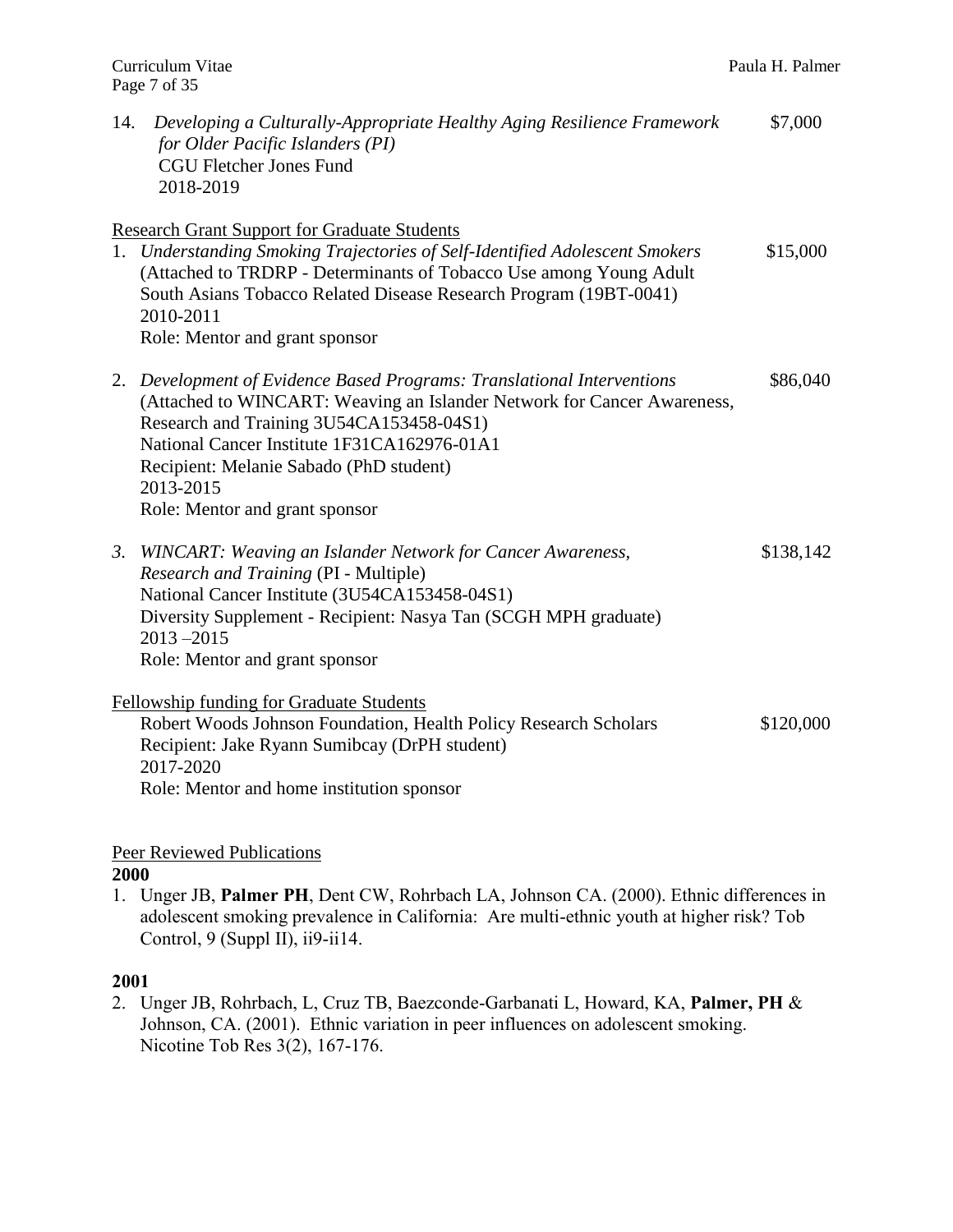3. Ratliff-Schaub K, Hunt, CE Crowell D, Golub H, Smok-Pearsall S, **Palmer P**, Schafer SC, Bak S, Cantey-Kiser J, O'Bell R, & the CHIME Study Group. (2001). Relationship between infant sleep position and motor development in preterm infants. J Dev Behav Pediatr, 22(5), 293-299.

# **2002**

- 4. Unger JB, Gallaher P, Shakib S, Ritt-Olson A, **Palmer PH,** & Johnson CA (2002). The AHIMSA Acculturation Scale: A new measure of acculturation for adolescents in a multicultural society. J Early Adolesc, 22(3), 225-251.
- 5. Unger JB, Ritt-Olson A, Teran L, Huang T, Hoffman BR, & **Palmer P**. (2002). Cultural values and substance use in a multiethnic sample of California adolescents. Addiction Research & Theory, 10(3), 257-279.
- 6. Chen X, Unger JB, **Palmer PH**, Weiner MD, Johnson CA, Wong M, Austin G. (2002). Prior cigarette smoking initiation predicting current alcohol use: Evidence for a gateway drug effect among California adolescents from eleven ethnic groups. Addict Behav, 27(5), 799- 817.

# **2003**

- 7. Stokols D, Fuqua J, Gress J, Harvey R, Phillips K, Baezconde-Garbanati L, Unger JB, **Palmer P,** Clark MA, Colby SM, Morgan G, Trochim W. (2003). Evaluating Transdisciplinary Science. Nicotine Tob Res, 5(Suppl 1), 21-39.
- 8. Unger JB, Cruz T, Shakib S, Mock J, Shields A, Baezconde-Garbanati L, **Palmer P**, Cruz JD, Edsall EW, Gritz ER, Glynn T, Johnson CA. (2003). Exploring the cultural context of tobacco use: A transdisciplinary framework. Nicotine Tob Res, 5(Suppl. 1), S101-117.

- 9. Unger JB, Baezconde-Garbanati L, Shakib S, **Palmer, PH**, Nezami E, Mora J. (2004). A cultural psychology approach to "drug abuse" prevention. Substance Use  $\&$ Misuse, 39(10-12), 1779-1820.
- 10. Unger JB, Gallaher P, **Palmer PH**, Baezconde-Garbanati L, Trinidad DR, Cen S, Johnson CA. (2004). Characteristics of adolescents who provide neither parental consent nor refusal for participation in school-based survey research. Eval Rev, 23, 52-63.
- 11. Unger JB, Chou CP, **Palmer PH**, Ritt-Olson A, Gallaher P, Cen S, Lichtman K, Azen S, Johnson CA. (2004). Project FLAVOR: One-year outcomes of a multicultural, school-based smoking prevention curriculum for adolescents. Am J Public Health, 94(2), 263-265.
- 12. Hunt CE, Corwin MJ, Baird T, Tinsley LR, P**almer P**, Ramanathan R, Crowell DH, Schaffer S, Martin R, Hufford D, Peucker M, Weese-Mayer DE, Silvestri JM, Neuman MR, Cantey-Kiser J, & the Collaborative Home Infant Monitoring Evaluation. (2004). Cardiorespiratory events detected by home memory monitoring and one-year neurodevelopmental outcome. J Pediatr, 145(4), 465-471.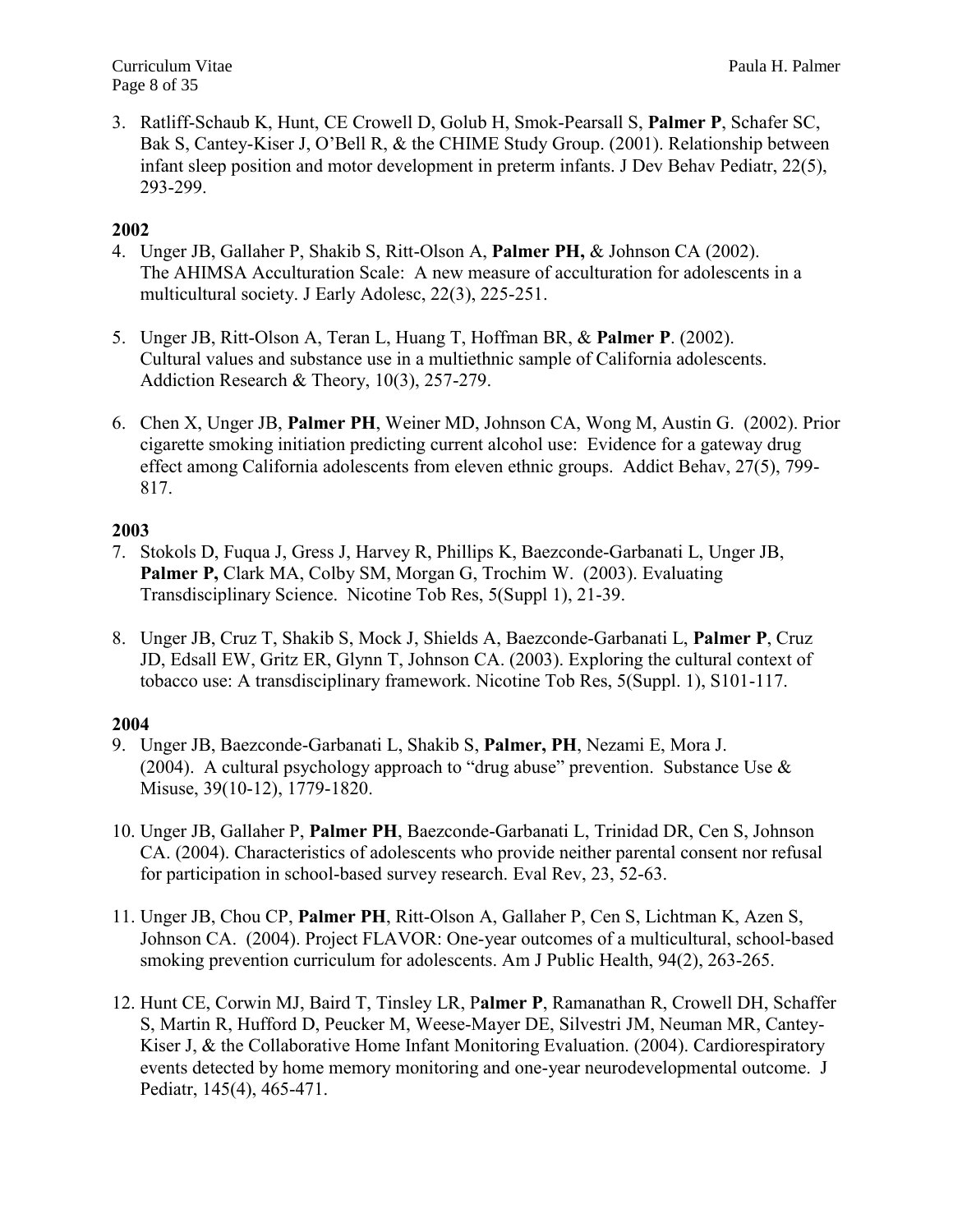- 13. Shakib S, Zheng H, Johnson CA, Chen X, Sun P, **Palmer PH**, Yan L, Jie G, Unger JB. (2005). Family characteristics and smoking among urban and rural adolescents living in China. Prev Med, 40(1), 83-91.
- 14. Silvestri JM, Lister G, Corwin MJ, Smok-Pearsall SM, Baird TM, Crowell DH, Cantey-Kiser J, Hunt CE, Tinsley L, **Palmer PH**, Mendenhall RS, Hoppenbrouwers TT, Neuman MR, Weese-Mayer DE, Willinger M. Collaborative Home Infant Monitoring Evaluation Study Group. (2005). Factors that influence use of a home cardiorespiratory monitor for infants: the collaborative home infant monitoring evaluation. Arch Pediatr Adolesc Med, 159(1), 18-24.
- 15. Weiss JW, Mouttapa M, Cho, CP, Nezami E, Johnson CA, **Palmer PH**, Cen S, Gallaher P, Ritt-Olson A, Azen S, Unger JB. (2005). Hostility, depressive symptoms, and smoking in early adolescence. J Adolesc, 28(1), 49-62.
- 16. Johnson CA, Unger JB, Ritt-Olson A, **Palmer PH**, Cen S, Gallaher P, Chou CP. (2005). Smoking prevention for ethnically diverse adolescents: Two-year outcomes of a multicultural, school-based smoking prevention curriculum in Southern California. Prev Med, (40), 842-852.
- 17. Sun P, Unger J, **Palmer P**, Gallaher P, Chou CP, Baezconde-Garbanati L, Sussman S, Johnson, CA. (2005). Internet accessibility and usage among urban adolescents in southern California: implications for web-based health research. CyberPsychol Behav, 8(5), 441-453.

- 18. Liu C, Xie B, Zhou D, Chou CP, Sun X, **Palmer PH,** Johnson CA. (2006). Development and reliability of a Chinese youth food frequency questionnaire. Chinese Journal of Public Health, 22(suppl):62-6.
- 19. Weiss JW, Liu IP, Sussman S, **Palmer PH**, Unger J, Cen S, Chou CP, Johnson CA. (2006). After-school supervision, psychosocial impact, and adolescent smoking and alcohol use in China. Journal of Child and Family Studies, 15, 442-459.
- 20. Gong J, Cheng X, Guo Q, Zhou D, **Palmer PH**, Zhang D, Liu C, Xia J, Johnson CA. (2006). Are private school students more likely to smoke than public school students in China? Preventive Medicine, 43(2), 117-121.
- 21. Weiss JW, Spruijt-Metz D, **Palmer PH**, Chou CP, Johnson, CA. (2006). Smoking among adolescents in China: An analysis based upon the meaning of smoking theory. Am J Health Promot, 20(3), 171-8.
- 22. Weiss JW, Garbanati JA, Tanjasiri SP, Xie B, **Palmer PH**. (2006). Effects of family functioning and self-image on adolescent smoking initiation among Asian-American subgroups. J Adolesc Health. 39(2):221-8.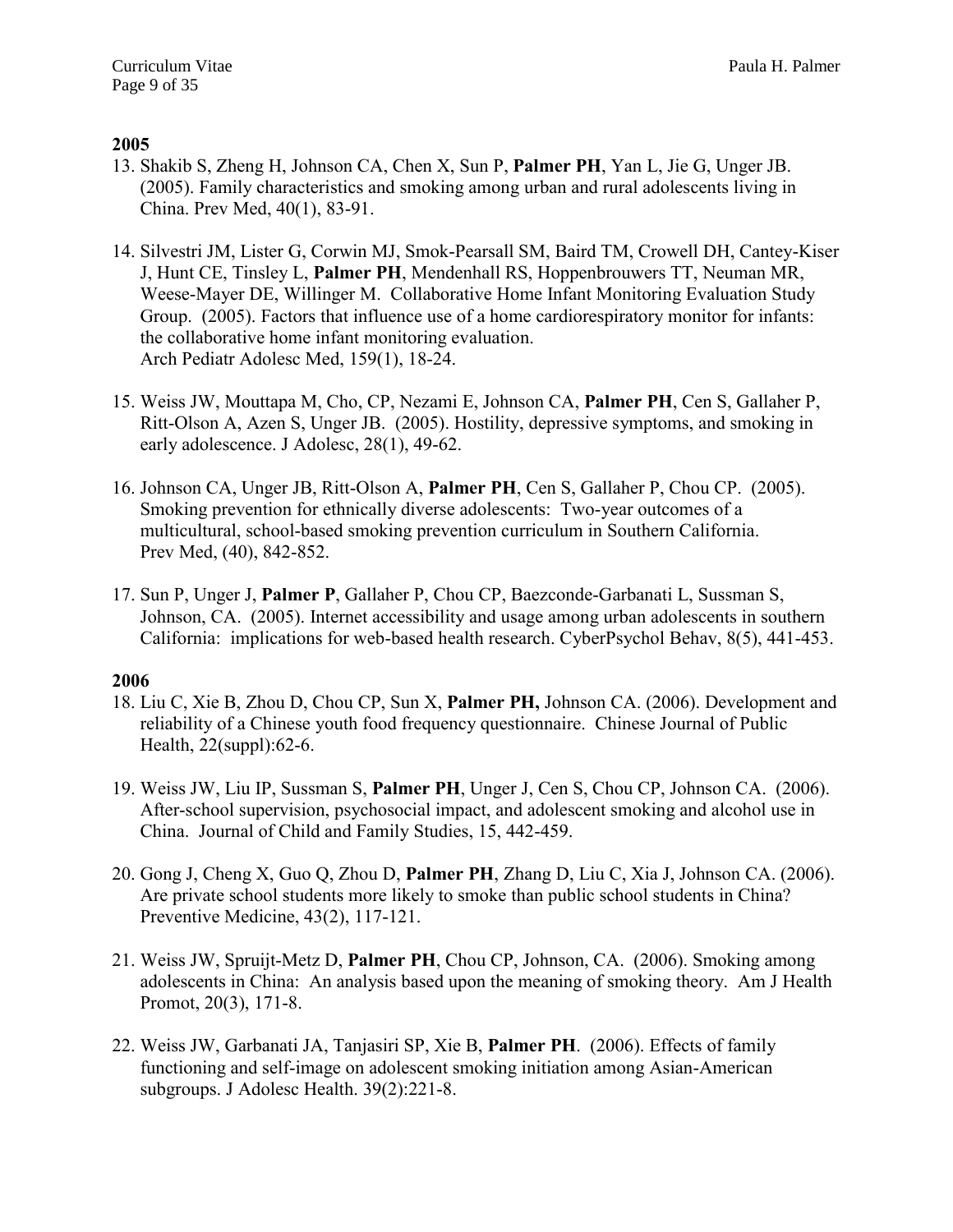- 23. Xie B, Chou CP, Spruijt-Metz D, Reynolds K, **Palmer PH**, Gallaher P, Sun P, Qian G, Johnson CA. (2006). Weight perceptions and weight-related socio-cultural and behavioral factors in chinese adolescents. Preventive Medicine, 42(3), 229-34.
- 24. Xie B, Chou CP, Spruijt-Metz D, Reynolds K, Clark F, **Palmer P,** Johnson CA. (2006). Weight perception, academic performance, and psychological factors in Chinese adolescents. American Journal of Health Behavior, 30(2), 115-124.
- 25. Chou CP, Li Y, Unger JB, Xia J, Ping S, Guo Q, Shakib S, Gong J, Xie B, Liu C, Azen S, Shan J, Ma H, **Palmer PH**, Gallaher P, Johnson CA. (2006). A randomized intervention of smoking for adolescents in urban Wuhan, China. Preventive Medicine, 42(4), 280-5.
- 26. Grenard JL, Guo Q, Jasuja GK, Unger JB, Chou CP, Gallaher P, Sun P, **Palmer P**, Johnson CA. (2006). Influences Affecting Adolescent Smoking Behavior in China. Nicotine Tob Res, 8(2), 245-55.
- 27. Unger J B, Shakib S, Gallaher P, Ritt-Olson A, Mouttapa M, **Palmer PH,** Johnson CA. (2006). Cultural/interpersonal values and smoking in an ethnically diverse sample of Southern California adolescents. J Cult Divers, 13(1), 55-63.
- 28. Sun W, Andreeva VA, Unger JB, Conti DV, Chou CP, **Palmer PH**, Sun P, Johnson CA. (2006). Age-related smoking progression among adolescents in China. Journal of Adolescent Health, 39(5), 686-93, 2006.
- 29. Johnson CA, **Palmer PH**, Chou CP, Pang Z, Zhou D, Dong L, Xiang H, Yang P, Xu H, Wang Z, Fu X, Guo Q, Sun P, Ma H, Gallaher P, Xie B, Lee L, Fang T, Unger JB. (2006). Tobacco use among youth and adults in mainland China: The China Seven Cities Study. Public Health, 120(12), 1156-1169.
- 30. Johnson CA, Xie B, Liu C, Reynolds KD, Chou, CP, Koprowski C, Gallaher P, Spruijt-Metz, Guo Q, Sun P, Gong J, **Palmer P**. (2006). Socio-demographic and cultural comparison of overweight and obesity risk and prevalence in adolescents in Southern California and Wuhan, China. J Adolesc Health, 39(6), 925.

- 31. Tanjasiri SP, Tran J, **Palmer PH**, Foo MA, Hanneman M, Lee C, Sablan-Santos L, Sripipatana A. (2007). Developing a community-based collaboration to reduce cancer health disparities among Pacific Islanders in California. Pacific Health Dialog, 14(1): 119-127.
- 32. Guo Q, Johnson CA, Unger JB, Lee L, Xie B, Chou CP, **Palmer PH**, Sun P, Gallaher P, Pentz M. (2007). Utility of the theory of reasoned action and theory of planned behavior for predicting Chinese adolescent smoking. Addictive Behaviors, 32(5):1066-81.
- 33. Johnson CA, Cen S, Gallaher P, **Palmer PH**, Xiao L, Ritt-Olson A, Unger JB (2007). Why smoking prevention programs sometimes fail. Does effectiveness depend on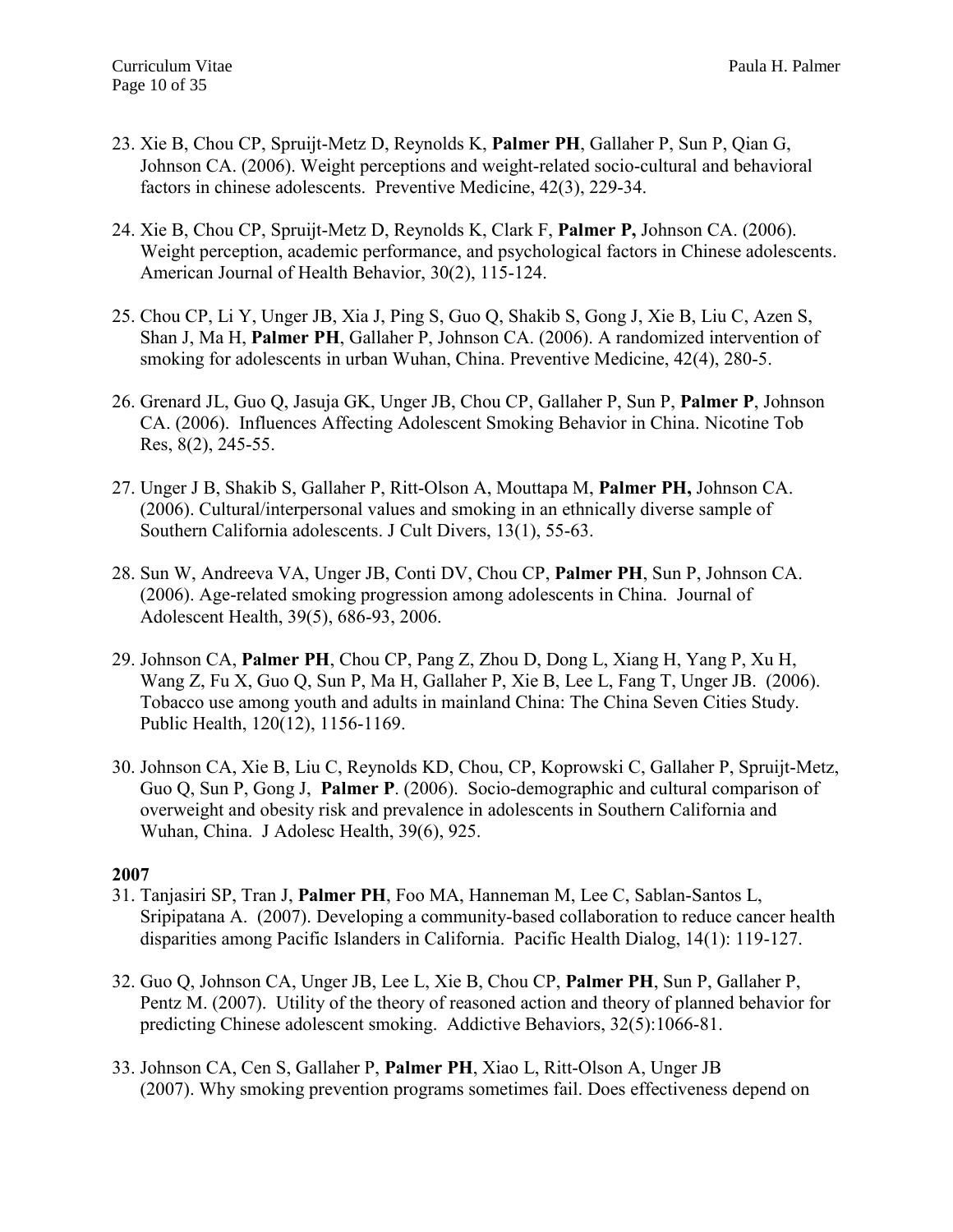socio-cultural context and individual characteristics? Cancer Epidemiology, Biomarkers and Prevention, 16(6): 1043-1049.

- 34. Xie B, Chou CP, Spruijt-Metz D, Reynolds K, Clark F, **Palmer PH**, Gallaher P, Sun P, Guo Q, Johnson CA. (2007). Socio-demographic and economic correlates of overweight status in Chinese adolescents American Journal of Health Behavior, 31(4): 339-352.
- 35. Unger JB, **Palmer PH**, Johnson CA. (2007). Tobacco and alcohol etiology, prevention, and policy in the Pacific Rim: Lessons learned and directions for future use. Nicotine and Tobacco Research, 9 Suppl 3:443-5.
- 36. Sun P, Unger JB, Guo Q, Gong J, Ma HY, **Palmer PH**, Chou CP, Li Y, Sussman S, Ritt-Olson A, Xiao L, Johnson CA. (2007). Comorbidity between depression and smoking moderates the effect of a smoking prevention program among boys in China. Nicotine & Tobacco Research, 9:1, S599-S609.
- 37. Tanjasiri, SP, Tran JH, **Palmer, PH,** Valente TW. (2007). Network analysis of an organizational collaboration for Pacific Islander cancer control. Journal of Healthcare for the Poor and Underserved, 18(4 Suppl):184-96.
- 38. Liu C, Xie B, Chou CP, Koprowski C, Zhou D, **Palmer P**, Sun P, Guo Q, Duan L, Sun X, Johnson C A. (2007). Perceived stress, depression and food consumption frequency in the college students of China seven cities. Physiology & Behavior, 92(4), 748-754.

#### **2008**

- 39. Weiss JW, **Palmer PH**, Chou CP, Gallaher P, Johnson CA & the China Seven City Study Group. (2008). Association between psychological factors and adolescent smoking in seven cities, China. International Journal of Behavioral Medicine, 15(2). 149-156.
- 40. Johnson C A, Xiao L, **Palmer P**, Sun P, Wang Q, Wei Y, Jia Y, Grenard J L, Stacy AW, Bechara A. (2008). Affective decision-making deficits, linked to a dysfunctional ventromedial prefrontal cortex, revealed in 10th grade Chinese adolescent binge drinkers. Neuropsychologia, 46, 714-726.
- 41. Ma H, Unger J, Chou CP, Sun P, **Palmer P**, Zhou Y, Yao J, Xie B, Gallaher P, Guo Q, Wei Y, Chen B, Wang Z, Wang X, Duan H, Song Y, Gong G, Azen, S, Lee L, Johnson C A. (2008). Risk factors for adolescent smoking in urban and rural China: Findings from the China Seven Cities Study. Addictive Behaviors, 33:1081-1085.

#### **2009**

42. Xiao L, Bechara A, Grenard JL, Stacy AW, **Palmer P,** Wei Y, Jia Y, Fu X, & Johnson CA. (2009). Affective decision-making predictive of Chinese adolescent drinking behaviors. J Int Neuropsychol Soc, 15, 1-11.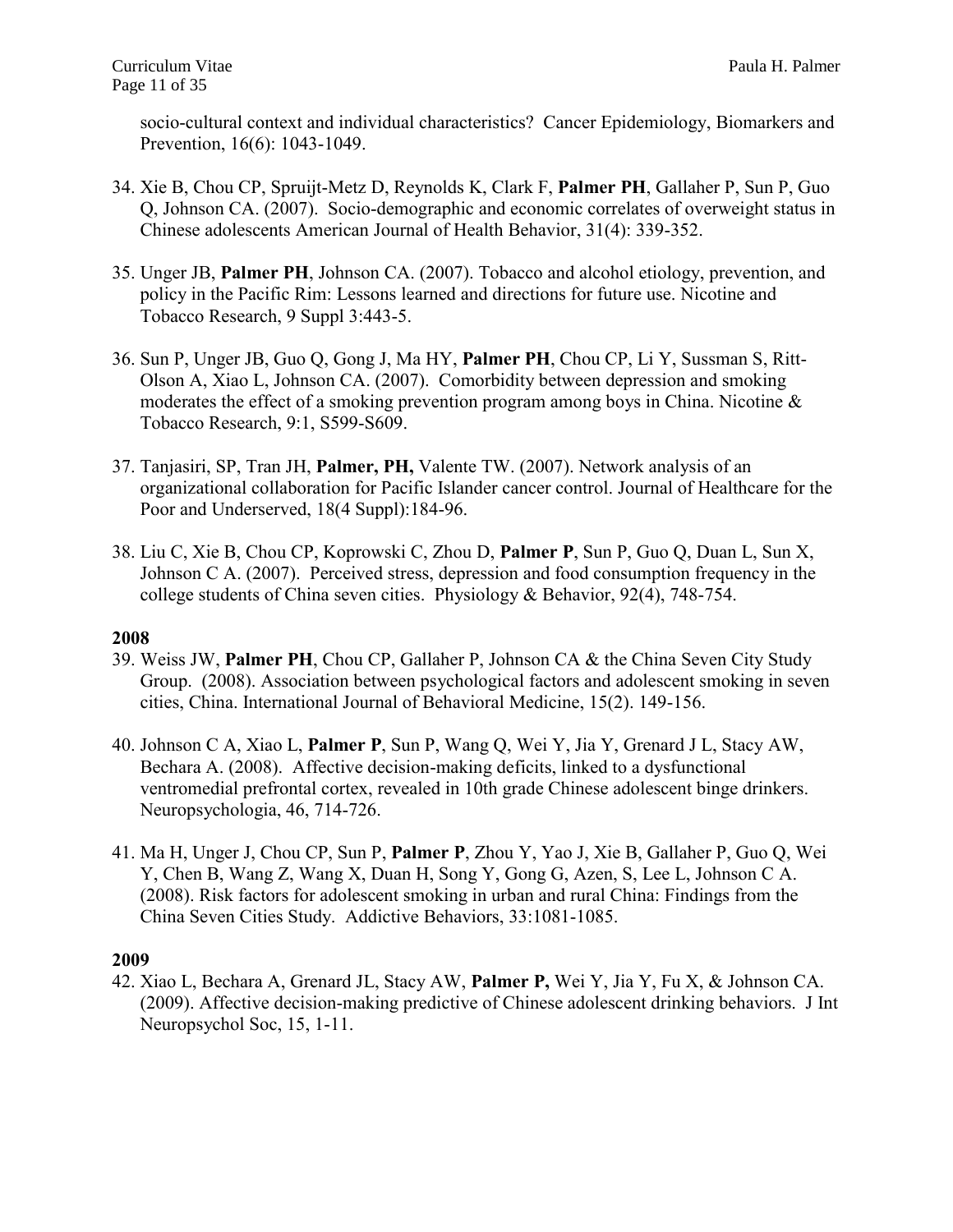- 43. Guo Q, Unger JB, Azen SP, Li C, Spruijt-Metz D, **Palmer PH**, Chou CP, Lee L, Sun P, Johnson CA. (2010). Cognitive attributions for smoking among adolescents in China. Addict Behav.35(2):95-101.
- 44. Xie B, **Palmer PH**, Pang Z, Sun P, Duan H, Johnson CA. (2010). Environmental tobacco use and indicators of metabolic syndrome in Chinese adults. Nicotine Tob Res. Mar; 12(3):198-206.
- 45. Wu Q, Xie B, Chou CP, **Palmer PH**, Gallaher PE, Anderson Johnson C. (2010). Understanding the effect of social capital on the depression of urban adolescents: An integrative framework. Am J Community Psychol. 45:1-16.
- 46. Valente T, Fujimoto, K, **Palmer**, **P,** Tanjasiri, SP. (2010). A network assessment of community-based participatory research: linking communities and universities to reduce cancer disparities. Am J Public Health, 100:1319-1325.
- 47. Siyan Y, Poudel K, Yasouka J, **Palmer PH**, Yi S, Jimba M. (2010). Role of risk and protective factors in risky sexual behavior among high school students in Cambodia. BMC Public Health, 10(1):477.

- 48. Xie B, Chou CP, Spruijt-Metz D, Reynolds K, **Palmer PH**, Wu Q, Gallaher P, Johnson CA (2011). Longitudinal analysis of weight perception and psychological factors in Chinese adolescents. Am J Health Behav. 35(1):92-104.
- 49. Hsu YW, Johnson CA, Chou CP, Unger JB, Sun P, Xie B, **Palmer PH**, Gallaher PE, Spruijt-Metz D. (2011). Correlates of overweight status in Chinese youth: an east west Paradox. Am J Health Behav. 35(4): 496-506.
- 50. **Palmer PH**, Xie B, Lee L, Hemingway B, Chou CP, Johnson CA. (2011). The China Seven Cities Study (CSCS) Consortium: Adapting evidence based prevention science from west to east. Translational Behavioral Medicine: Practice, Policy and Research. Volume 1, Issue 2 283-288.
- 51. Xiao L, Bechara A, **Palmer PH,** Trinidad DR, Wei Y, Jia Y, & Johnson CA. (2011). Parent child engagement in decision making and the development of adolescent affective decision capacity and binge drinking. [Pers Individ Dif.](http://www.ncbi.nlm.nih.gov/pubmed/21804682) 2011 Aug 1; 51(3):285-292.
- 52**.** Hunt CE, [Corwin MJ,](http://www.ncbi.nlm.nih.gov/pubmed?term=%22Corwin%20MJ%22%5BAuthor%5D) Weese-Mayer DE, [Ward SL,](http://www.ncbi.nlm.nih.gov/pubmed?term=%22Ward%20SL%22%5BAuthor%5D) [Ramanathan R,](http://www.ncbi.nlm.nih.gov/pubmed?term=%22Ramanathan%20R%22%5BAuthor%5D) [Lister G,](http://www.ncbi.nlm.nih.gov/pubmed?term=%22Lister%20G%22%5BAuthor%5D) [Tinsley LR,](http://www.ncbi.nlm.nih.gov/pubmed?term=%22Tinsley%20LR%22%5BAuthor%5D) [Heeren T,](http://www.ncbi.nlm.nih.gov/pubmed?term=%22Heeren%20T%22%5BAuthor%5D) [Rybin D;](http://www.ncbi.nlm.nih.gov/pubmed?term=%22Rybin%20D%22%5BAuthor%5D) [Baird TM,](http://www.ncbi.nlm.nih.gov/pubmed?term=%22Baird%20TM%22) [Martin RJ,](http://www.ncbi.nlm.nih.gov/pubmed?term=%22Martin%20RJ%22) [Brooks LJ,](http://www.ncbi.nlm.nih.gov/pubmed?term=%22Brooks%20LJ%22) [O'Bell R,](http://www.ncbi.nlm.nih.gov/pubmed?term=%22O%27Bell%20R%22) [Hufford DR,](http://www.ncbi.nlm.nih.gov/pubmed?term=%22Hufford%20DR%22) [Oess MA,](http://www.ncbi.nlm.nih.gov/pubmed?term=%22Oess%20MA%22) [Silvestri JM,](http://www.ncbi.nlm.nih.gov/pubmed?term=%22Silvestri%20JM%22) [Smok-Pearsall SM,](http://www.ncbi.nlm.nih.gov/pubmed?term=%22Smok-Pearsall%20SM%22) [Crowell DH,](http://www.ncbi.nlm.nih.gov/pubmed?term=%22Crowell%20DH%22) [Kapuniai LE,](http://www.ncbi.nlm.nih.gov/pubmed?term=%22Kapuniai%20LE%22) Hoppenbrouwers TT, **Palmer P**, [Keens TG,](http://www.ncbi.nlm.nih.gov/pubmed?term=%22Keens%20TG%22) [Bolduc DB,](http://www.ncbi.nlm.nih.gov/pubmed?term=%22Bolduc%20DB%22) [Neuman MR,](http://www.ncbi.nlm.nih.gov/pubmed?term=%22Neuman%20MR%22) [Mendenhall RS,](http://www.ncbi.nlm.nih.gov/pubmed?term=%22Mendenhall%20RS%22) [Colton T,](http://www.ncbi.nlm.nih.gov/pubmed?term=%22Colton%20T%22) [Bak SM,](http://www.ncbi.nlm.nih.gov/pubmed?term=%22Bak%20SM%22) [Peucker M,](http://www.ncbi.nlm.nih.gov/pubmed?term=%22Peucker%20M%22) [Golub H,](http://www.ncbi.nlm.nih.gov/pubmed?term=%22Golub%20H%22) [Schafer SC,](http://www.ncbi.nlm.nih.gov/pubmed?term=%22Schafer%20SC%22) [Willinger M.](http://www.ncbi.nlm.nih.gov/pubmed?term=%22Willinger%20M%22) (2011). Longitudinal assessment of hemoglobin oxygen saturation in preterm and term infants in the first six months of life. [J Pediatr.](http://www.ncbi.nlm.nih.gov/pubmed/21481418) 159(3):377- 383.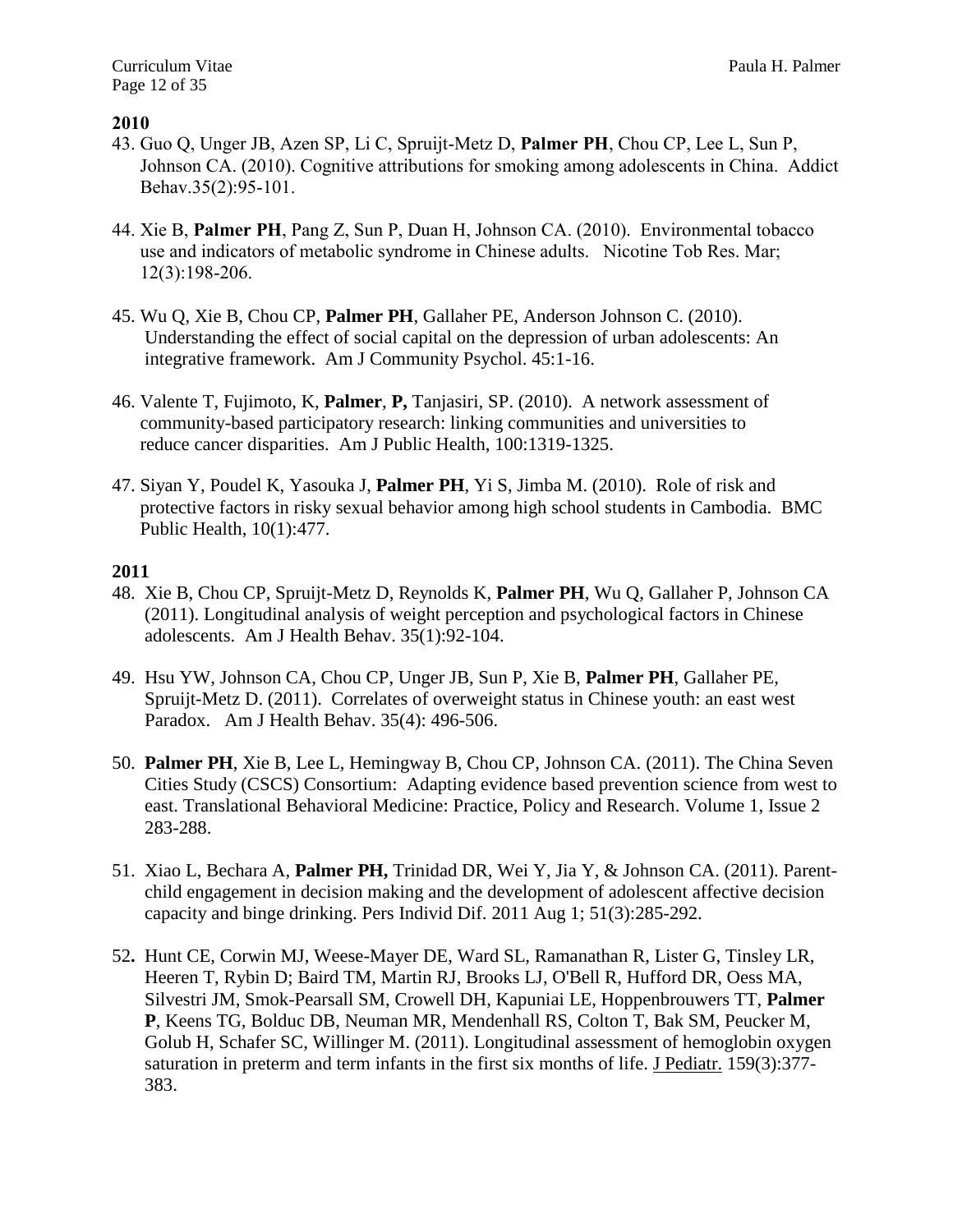- 53. Okamoto J, Sakuma, KL, Qiu, P, **Palmer, P,** Johnson, CA. (2012). A qualitative exploration of youth in the "new" China: perspectives on tobacco use from adolescents in Southwest China" Asia-Pacific Journal of Public Health. *24*(2), 296-307.
- 54. Sun P, Unger JB, **Palmer P,** Ma H, Xie B, Sussman S, Johnson CA. (2012). Relative income inequality and selected health outcomes in urban Chinese youth. Soc Sci Med. Jan;74(1):84-91. doi: 10.1016/j.socscimed.2011.10.010. PMID: 22137733
- 55. Sun P, Johnson CA, **Palmer P**, Xie B, Arpawong T, Unger JB, Rohrbach L, Spruijt-Metz D, Sussman S. (2012). Concurrent and predictive relationships between compulsive internet use: Findings from vocational high school students in China and the USA. Int. J. Environ. Res. Public Health. 9(3):660-73. doi: 10.3390/ijerph9030660. PMID: 22690154
- 56. Siyan Y, Poudel, K, Yasouka, J, **Palmer, PH**, Yi, S, Jimba M. (2012). Sibling care, school performance, and depression among adolescent caretakers in Cambodia. Asian Journal of Psychiatry. 5(2):132-6. doi: 10.1016/j.ajp.2012.04.002. PMID: 22813655
- 57. Lister G, Rybin DV, Colton T, Heeren TC, Hunt CE, Colson ER, Willinger M, Corwin MJ; Collaborative Home Infant Monitoring Evaluation Study Group. (2012). Relationship between sleep position and risk of extreme cardiorespiratory events. J Pediatr. Jul; 161(1):22-5. doi: 0.1016/j.jpeds.2012.01.035. PMID: 22364822

- 58. Xiao L, Bechara A, Gong Q, Huang X, Li X, Xue G, Wong S, Lu ZL, **Palmer P**, Wei Y, Jia Y, Johnson CA. (2013). Abnormal affective decision making revealed in adolescent binge drinkers using a functional magnetic resonance imaging study. Psychol Addict Behav. Jun; 27(2):443-54. doi: 10.1037/a0027892. Epub 2012 Apr 9. PMID: 22486330
- 59. Poudel-Tandukar K, Poudel KC, Jimba M, Kobayashi J, Johnson CA, **Palmer PH**. (2013). Serum 25-hydroxyvitamin D levels and C-reactive protein in persons with human immunodeficiency virus infection. AIDS Res Hum Retroviruses. 2013 Mar; 29(3):528-34. doi: 10.1089/AID.2012.0120. Epub 2012 Oct 31. PubMed PMID: 23003113; PMCID: PMC3581068.
- 60. Guo Q, Unger JB, **Palmer PH**, Chou CP, Johnson CA. (2013). The role of cognitive attributions for smoking in subsequent smoking progression and regression among adolescents in China. Addict Behav. 38(1):1493-8. doi: 10.1016/j.addbeh.2012.08.005. PMID: 23017586
- 61. Yi S, Poudel KC, Yasuoka J, Yi S, **Palmer PH**, Jimba M. (2013). Exposure to violence in relation to depressive symptoms among male and female adolescent students in Cambodia. Soc Psychiatry Psychiatr Epidemiol. 48(3):397-405. doi: 10.1007/s00127-012-0553-2. PMID: 22820619
- 62. Gruder CL, Trinidad DR, **Palmer PH**, Xie B, Li L, Johnson CA. (2013). Tobacco smoking,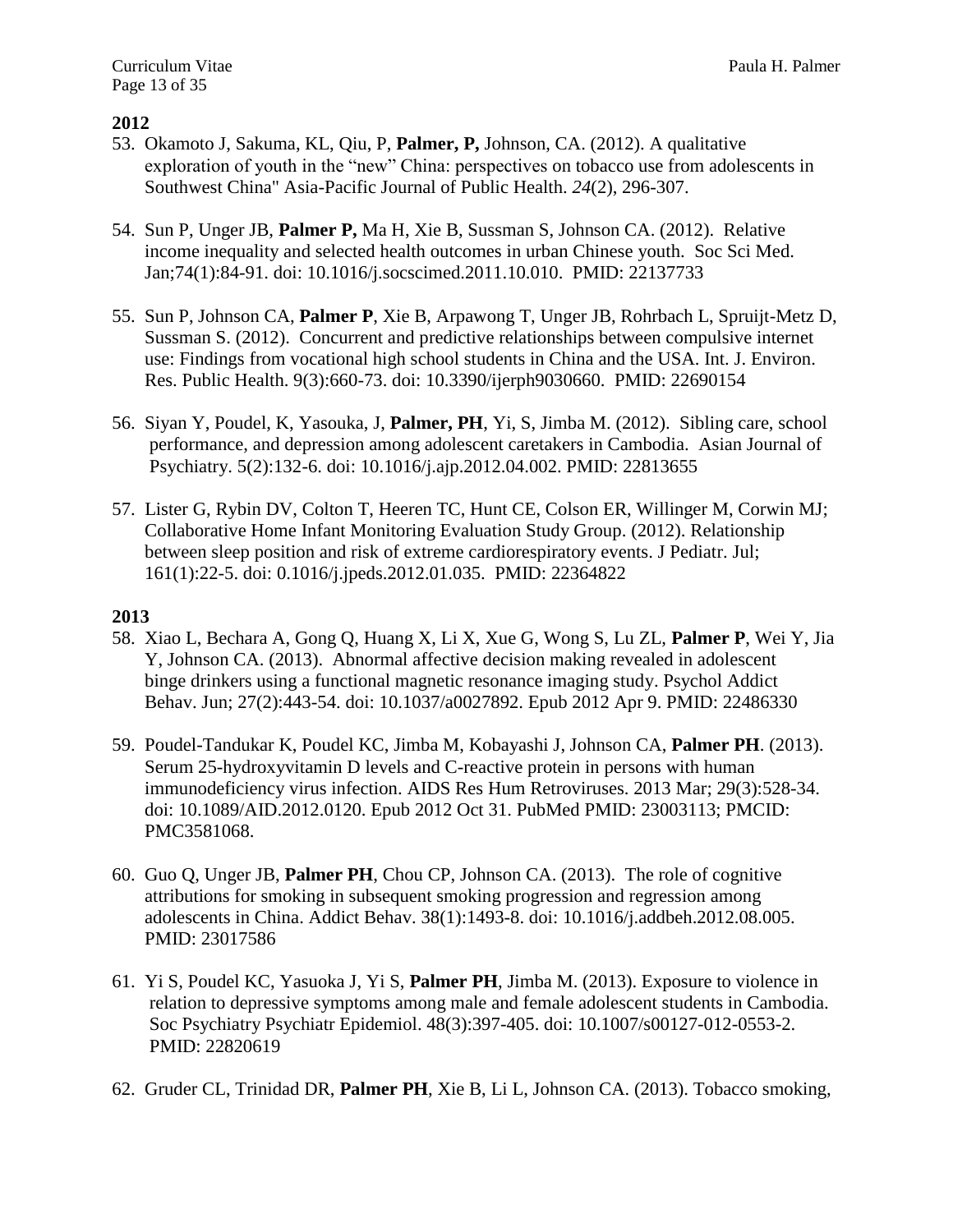quitting, and relapsing among adult males in mainland China: The China Seven Cities Study. Nicotine Tob Res. 15(1):223-30. doi: 10.1093/ntr/nts116. PMID: 22581939

- 63. Liyanage IK, Wickramasinghe K, Ratnayake HE, **Palmer P,** Matthews DR, Katulanda P. (2013). Use of illicit substances among schoolchildren in Colombo district, Sri Lanka. Subst Abus.Apr-Jun: 34(2):137-42. doi: 10.1080/08897077.2012.726961. PMID: 23577907
- 64. Xie B**, Palmer P**, Li Y, Lin C, Johnson CA. (2013). Developmental trajectories of cigarette use and associations with multilayered risk factors among Chinese adolescents. Nicotine Tob Res. 2013 Mar 22. PMID: 23525597
- 65**. Palmer PH**, Lee C, Sablan-Santos L, Lepule JT, Pang VK, Tui'one V, Schmidt-Vaivao D, Sabado MD, Sur R, Tanjasiri SP. (2013). Eliminating tobacco disparities among native Hawaiian pacific islanders through policy change; the role of community-based organizations. Health Promot Pract. 14(5 Suppl):36S-9S. doi: 10.1177/1524839913486150. PMID: 23667058
- 66. Sur R , Beck LL, Fifita M, Gonzalez M, Guevara L, **Palmer PH,** Tanjasiri SP. (2013). A Pacific Islander Organization's Approach towards Increasing Community Colorectal Cancer Knowledge and Beliefs. Californian Journal of Health Promotion. 11(2), 12-20.

## **2014**

- 67. Poudel KC, **Palmer PH,** Jimba M, Mizoue T, Kobayashi J, Poudel-Tandukar K. (2014). Co-infection of hepatitis C virus among HIV-positive people in the Kathmandu Valley, Nepal. Journal of the International Association of Providers of AIDS Care, 00(0) 1-7. DOI: 10.1177/2325957413500989
- 68. Kwan P, Briand G, Lee C, Lepule J, Pang J, Peters R, Sabado M, Santos L, Tanjasiri S, Tui'one V, Etimanti V, **Palmer P**. (2014). Use of a community based participatory research approach to assess knowledge, attitudes and beliefs on biospecimen research among Pacific Islanders. Health Promot Pract. 2014 May;15(3):422- 30. doi: 10.1177/1524839913516464.
- 69. Poudel-Tandukar K, Bertone-Johnson ER, **Palmer PH**, Poudel KC. (2014). C-reactive protein and depression in persons with human immunodeficiency virus infection: The positive living with HIV (POLH) Study. Brain Behav Immun. 2014 Jun 11. pii: S0889- 1591(14)00167-6. doi: 10.1016/j.bbi.2014.06.004.
- 70. Xie B, Li D, London SJ, **Palmer PH,** Johnson CA, Li Y, Conti DV. (2014). Gender difference in interactions between MAOA promoter uVNTR polymorphism and negative familial stressors on body mass index among Chinese adolescents. Pediatric obesity, 9(5), e80-e90.

# **2015**

71. Du Y, **Palmer P,** Sakuma KL, Blake J, Johnson CA. (2015). The Association between family structure and adolescent smoking among multicultural students in Hawaii. Prev Med Rep. 2015; 2:206-212. PMID: 26056625.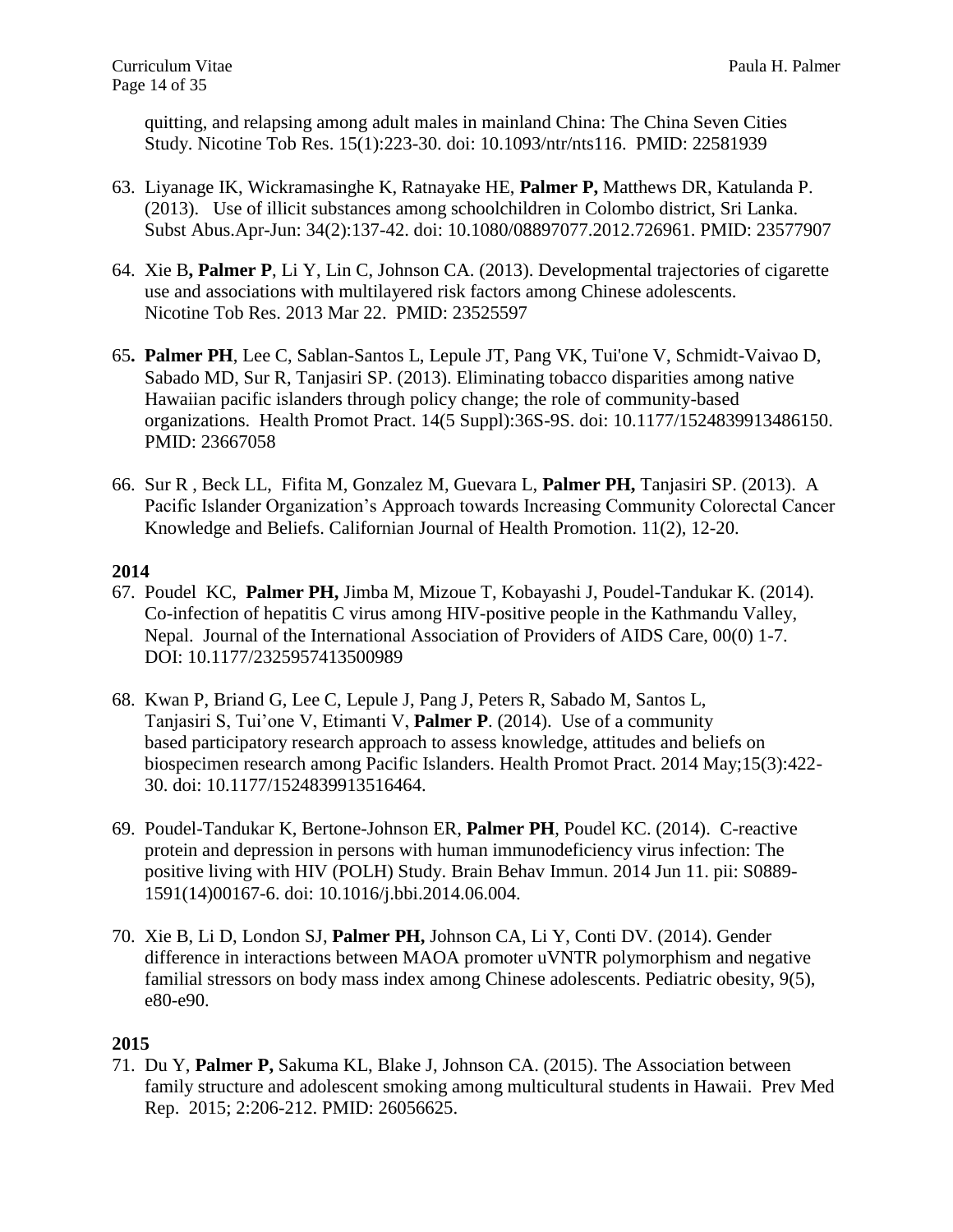- 72. LaBreche M, Cheri A, Custodio H, Fex C, Foo MA, Lepule JT, **Palmer P**, Tanjasiri SP. (2015). Let's Move for Pacific Islander Communities: an Evidence-Based Intervention to Increase Physical Activity. Journal of Cancer Education, 1-7. PMID: 26153489.
- 73. Tanenbaum HC, Felicitas JQ, Li Y, Tobias M, Chou C P, **Palmer PH**, Johnson CA & Xie B. (2015). Overweight perception: associations with weight control goals, attempts, and practices among Chinese female college students. J Acad Nutr Diet. 2015 Aug 7. pii: S2212-2672(15)01117-X. doi: 10.1016/j.jand.2015.06.383. PMID: 26260670.
- 74. Felicitas JQ, Tanenbaum HC, Li Y, Chou C P, **Palmer PH**, Spruijt-Metz D, Johnson CA, Xie B. (2015). A longitudinal analysis of the effects of socioeconomic factors, foreign media, and attitude toward appearance on general and central adiposity in Chinese adolescents. Preventive medicine reports, 2, 608-614. PMID: 26279973.
- 75. Masood S, Cappelli C, Li Y, Tanenbaum H, Chou C P, Spruijt-Metz D, **Palmer P**, Johnson CA, Xie B. (2015). Cigarette smoking is associated with unhealthy patterns of food consumption, physical activity, sleep impairment, and alcohol drinking in Chinese male adults. International journal of public health, 1-9. PMID: 26321106.
- 76. Katulanda P, Liyanage I K, Wickramasinghe K, Piyadigama I, Karunathilake IM, **Palmer PH**, Matthews DR. (2015). Tobacco smoking among school children in Colombo District, Sri Lanka. Asia-Pacific Journal of Public Health, 27(2), NP278-NP287.
- 77. Poudel KC, Poudel-Tandukar K, Mizoue T, **Palmer PH,** Acharya B, Pandey BD, Kobayashi J, Jimba M, Oka S. (2015). Co-infection of sexually transmitted infections among HIV positive individuals: cross-sectional results of a community-based Positive Living with HIV (POLH) Study in Nepal. Journal of the International Association of Providers of AIDS Care (JIAPAC), 2325957415614644.

- 78. Pike JR, Xie B, Tan N, Sabado-Liwag MD, Orne A, Toilolo T, Cen S, May V, Lee C, Pang VK, Rainer MA, Vaivao DE, Lepule JT, Tanjasiri SP, **Palmer PH.** (2016). Developing an internet-and mobile-based system to measure cigarette use among Pacific Islanders: An Ecological Momentary Assessment Study. JMIR mHealth and uHealth, 4(1), e2.
- 79. Poudel-Tandukar K, Jacelon CS, Bertone-Johnson ER, **Palmer PH**, Poudel KC. (2016). Serum zinc concentrations and depression in persons with Human Immunodeficiency Virus infection: The positive living with HIV (POLH) study. Psychiatry Research, 241, 340-346.
- 80. Zhang M, Tanenbaum HC, Felicitas-Perkins JQ, Pang Z, **Palmer PH**, Duan H, Xie B. (2016). Associations between psychological characteristics and indicators of metabolic syndrome among Chinese adults. Psychology, Health & Medicine, 1-11.
- 81. Wang R, Tanjasiri SP, **Palmer P,** Valente TW. (2016). Network structure, multiplexity,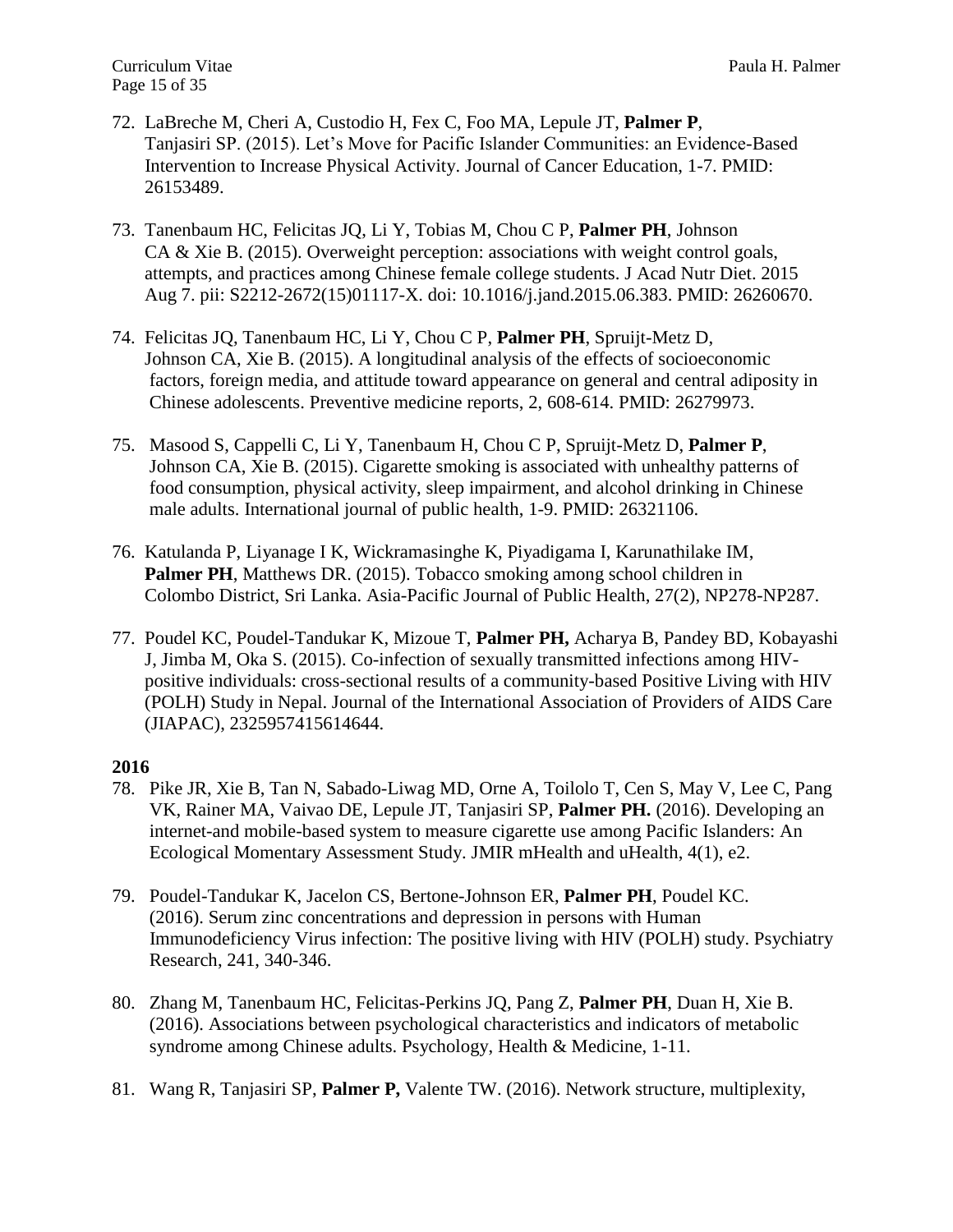and evolution as influences on community-participatory research collaboration. Journal of Community Psychology, 44(6), 781-798.

# **2017**

- 82.Tanenbaum HC, Li Y, Felicitas-Perkins JQ, Zhang M, **Palmer P**, Johnson CA, Xie B. (2017). A longitudinal analysis of the impact of childhood stress on weight status among Chinese youth. International Journal of Obesity, 41(5):820-823. doi: 10.1038/ijo.2017.26.
- 83. Poudel-Tandukar K, Jacelon CS, Bertone-Johnson ER, **Palmer PH**, Poudel KC. (2017) Serum albumin levels and depression in people living with Human Immunodeficiency Virus infection: a cross-sectional study. Journal of Psychosomatic Research, 101:38-43.
- 84. Kwan P, Sabado M, Lee C, Lepule J, Pang V, Pike J, Santos L, Tanjasiri S, Toilolo T, Tui`one May V, Schmidt-Vaivao D, **Palmer P.** (2017). Development of an online smoking cessation curriculum for Pacific Islanders: A community based participatory research approach. Progress in Community Health Partnerships, 11(3):263.

## **2018**

- 85. Tan NS, Custodio H, LaBreche M, Fex CC, May VT, Pang JK, Pang VK, Sablan-Santos L, Toilolo T, Tulua A, Vaivao DS, **Palmer P**, Tanjasiri SP. (2018). Biospecimen education among Pacific Islanders in Southern California. Journal of Cancer Education, 1-8.
- 86. Kwan PP, Tan NS, Custodio H, LaBreche M, Fex CC, Tui'one May V, Pang JK, Pang VK, Sablan-Santos L, Toilolo T, Tulua A, Vaivao DS, Sabado-Liwag M, Pike JR, Xie B, Tanjasiri SP, **Palmer PH.** (2018). A community-based approach to biospecimen collection among Pacific Islanders. Health Promot Prac, 1524839918786222.

# **2019**

- 87. Poudel-Tandukar K, Jacelon CS, Bertone-Johnson ER, Chandler G; Gautam B, **Palmer P.** (2019). Sociocultural perceptions and enablers to seeking mental health support among Bhutanese refugees in western Massachusetts. International Quarterly of Community Health Education, 1-11. doi: 10.1177/0272684X18819962.
- 88. Rainer MA, Xie B, Sabado M, Kwan P, Pike JR, Tan NS, Vaivao DS, May VT, Pang JK, Toilolo TB, Tanjasiri SP, **Palmer P.** (2019). Psychosocial characteristics of smoking patterns among young adult Samoans and Tongans in California. Addictive Behaviors Reports.

#### **Under Review**

Poudel-Tandukar K, Jacelon CS, Bertone-Johnson ER, Gautam B, Palmer P, Hollon SD. (2019). Problem or emotion focused coping styles and stress among resettled Bhutanese in the United States.

Poudel KC, Poudel-Tandukar K, Pandey BD, Letson E, Palmer P. (2019). A brief smoking dependence intervention among people living with HIV in Nepal: results of a quasi-experimental study. Journal of Smoking Cessation.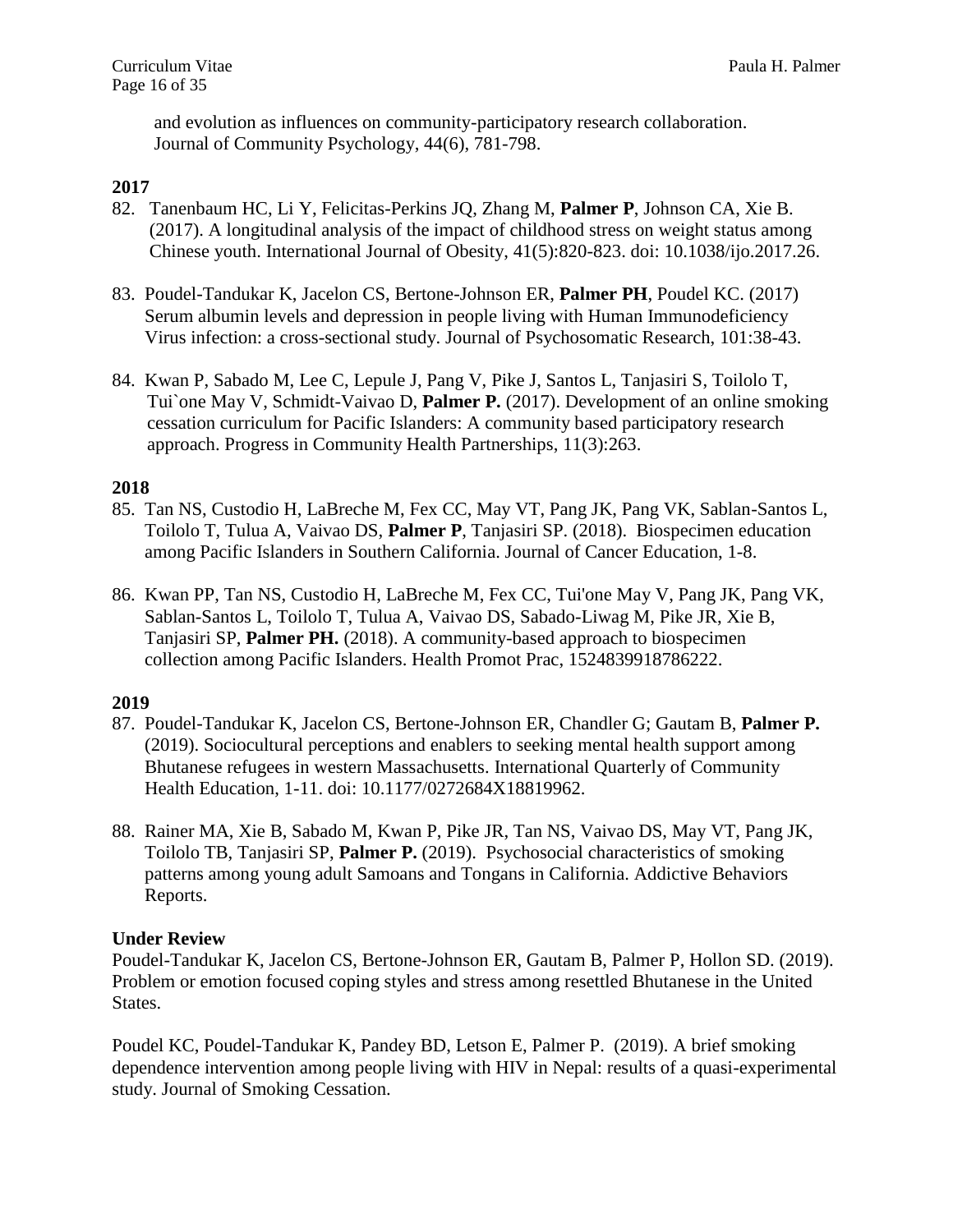Curriculum Vitae Paula H. Palmer Page 17 of 35

Kwan PP, Sabado-Liwag M, Pike JR, Xie B, Palmer PH. (2019). Access and utilization of mental health services among pacific islanders. Asian American Journal of Psychology.

Felicitas-Perkins JQ, Sakuma KLK, Fagan P, Xie B, Palmer PH, Nguyen F, Trinidad DR. (2019). Examining the association between switching from cigarettes to other tobacco products during a quit attempt and current tobacco use status among cigarette smokers. Nicotine and Tobacco Research.

## **Book Chapters**

- 1. **Palmer, PH.** (2014). Pacific Islanders Health and Disease: An Overview. In R. Huff, M. Kline, & D.V. Peterson (Eds). Health Promotion in Multicultural Populations, 3rd Edition, (pp. 333-359). Thousand Oaks, CA: Sage.
- 2. **Palmer, PH.** (2014). Improving Pacific Islander Health through Community Participation: A Case Study. In R. Huff, M. Kline, & D.V. Peterson (Eds). Health Promotion in Multicultural Populations, 3rd Edition, (pp. 425-434). Thousand Oaks, CA: Sage.

# **Published Abstracts**

**Palmer P**, Tanjasiri SP, Lee C, May VTO, Toilolo TS, Pang K, & Pike J. (2014). Utilizing communication preferences for smoking cessation with Native Hawaiian Pacific Islanders. *Cancer Epidemiology Biomarkers & Prevention*, *23*(11 Supplement), B66-B66.

## **Non-Peer Review Works**

Karunathilake, I., **Palmer, P**. (Ed.). (2007). Health as a Bridge for Peace. *A supplementary volume of the 39th APACPH Pre-Conference Workshop*.

Karunathilake, I., **Palmer, P**. (Ed.). (2008). Health as a Bridge for Peace. *A supplementary volume of the 40th APACPH Pre-Conference Workshop, Volume 2*.

Karunathilake, I., **Palmer, P**. (Ed.). (2009). Health as a Bridge for Peace. *A supplementary volume of the 41st APACPH Pre-Conference Workshop, Volume 3*.

Patrick W, Wickramage K, **Palmer P,** Wickramasinghe K. (2012). Peace and Health: A Bridge in Ethnic Conflicts. In Peace, Health and Vulnerability (Sharpe A. and de Abrew A. (Eds.). *A supplementary volume of the 44th APACPH Conference*.

# **Conference Presentations and Abstracts**

#### 1. **Palmer, P.**

Ethnic Issues on Death and Grief Resolution Los Angeles County Department of Health Services, Lakewood, CA, 1992.

# 2. **Palmer, P.**

Culture and Ethnicity: The Importance of Cultural Sensitivity for Healthcare Workers Twelfth Annual California Sudden Infant Death (SIDS) Conference, Long Beach, CA, 1992.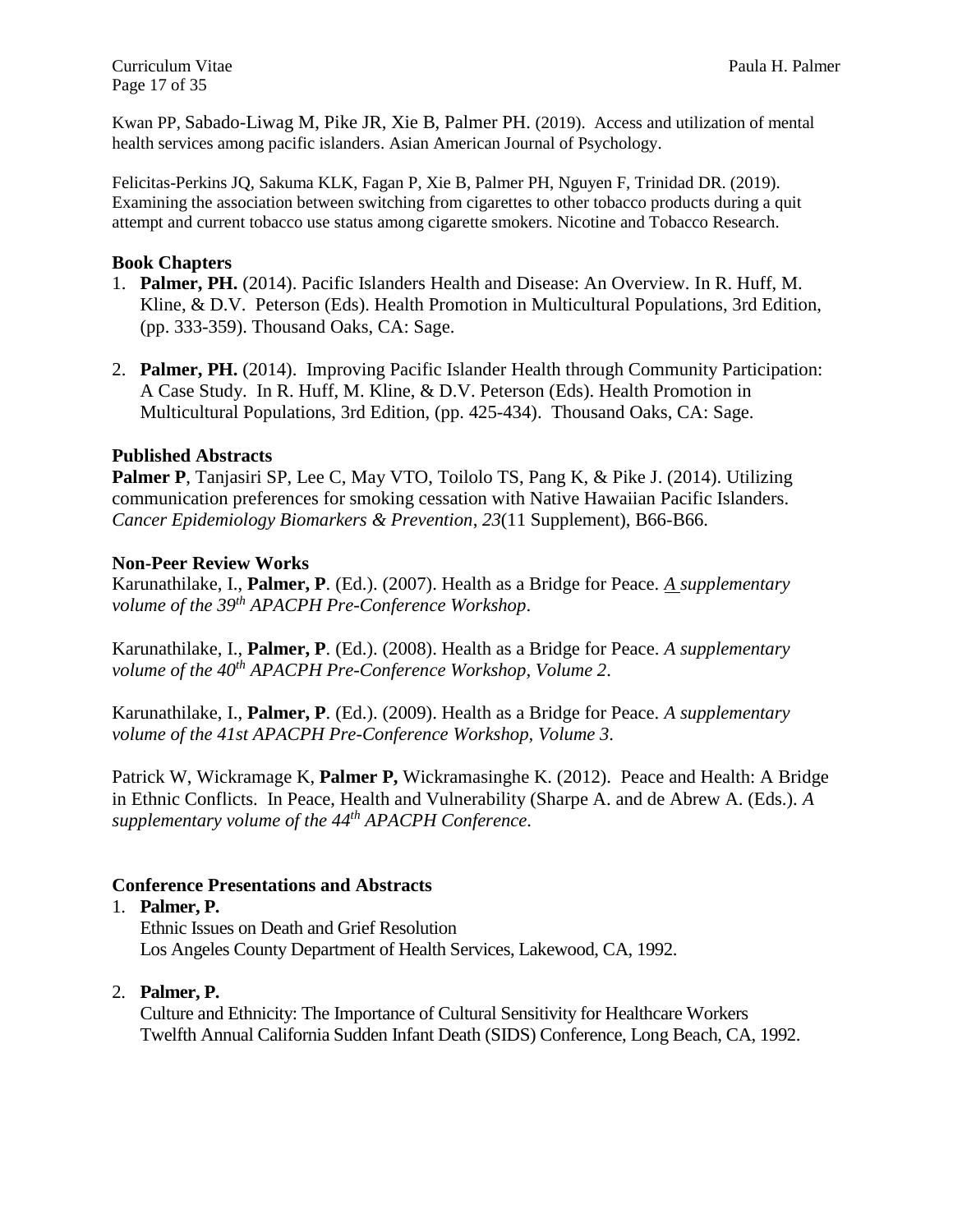# 3. **Palmer, P.**

Death, Grief, and Bereavement in Asian-Pacific Islander Families California Association of Public Health Nurses, Advanced Training in Sudden Infant Death Syndrome (SIDS) for Public Health Nurses, San Pedro, CA, 1993.

## 4. **Palmer, P.**

Cultural Issues on Grief and Bereavement Los Angeles Department of Health Services, Los Angeles, CA., 1994.

### 5. **Palmer, P.**

Grief and Bereavement in the Asian-Pacific Islander Community Los Angeles Department of Health Services, Los Angeles, CA, 1994.

6. Oess, M. A., Kapuniai, L. E., **Palmer, P. H.**, O'Bell, R. K., Smok-Pearsall, S. M., Levenson, S. M., Schafer, S. C., Hunt, C. E., Close, M., & CHIME. Caregiver confidence, satisfaction and knowledge in relation to CHIME monitor. Fourth International Sudden Infant Syndrome Conference, Bethesda, Maryland, June 1996.

## 7. **Palmer, P.**

Culture, Grief and Bereavement Los Angeles County Department of Health Services, Los Angeles, CA, 1996.

#### 8. **Palmer, P.**

Carrying on the Culture and Life of the Family: Developmental Stages in Hawaiian Children from Birth to Four Years Child Abuse Prevention Conference, Los Angeles County Department of Health Services, Torrance, CA, 1996.

#### 9. **Palmer, P.**

Establishing and Maintaining Professional Boundaries in Home Healthcare National Medical Care, Inc., Pasadena, CA, 1996.

#### 10. **Palmer, P.**

SIDS Awareness: Training for Public Health Professionals: Multicultural Aspects of Grief and Bereavement Los Angeles County Department of Health Services, Los Angeles, CA, 1996.

#### 11. **Palmer, P. H.** Hoppenbrouwers, T., & Cofield, B.

Grief and bereavement in urban African-American mothers/caregivers who have lost an infant to sudden infant death syndrome.

Fourth International Sudden Infant Death Syndrome Conference, Bethesda, Maryland, June 1996.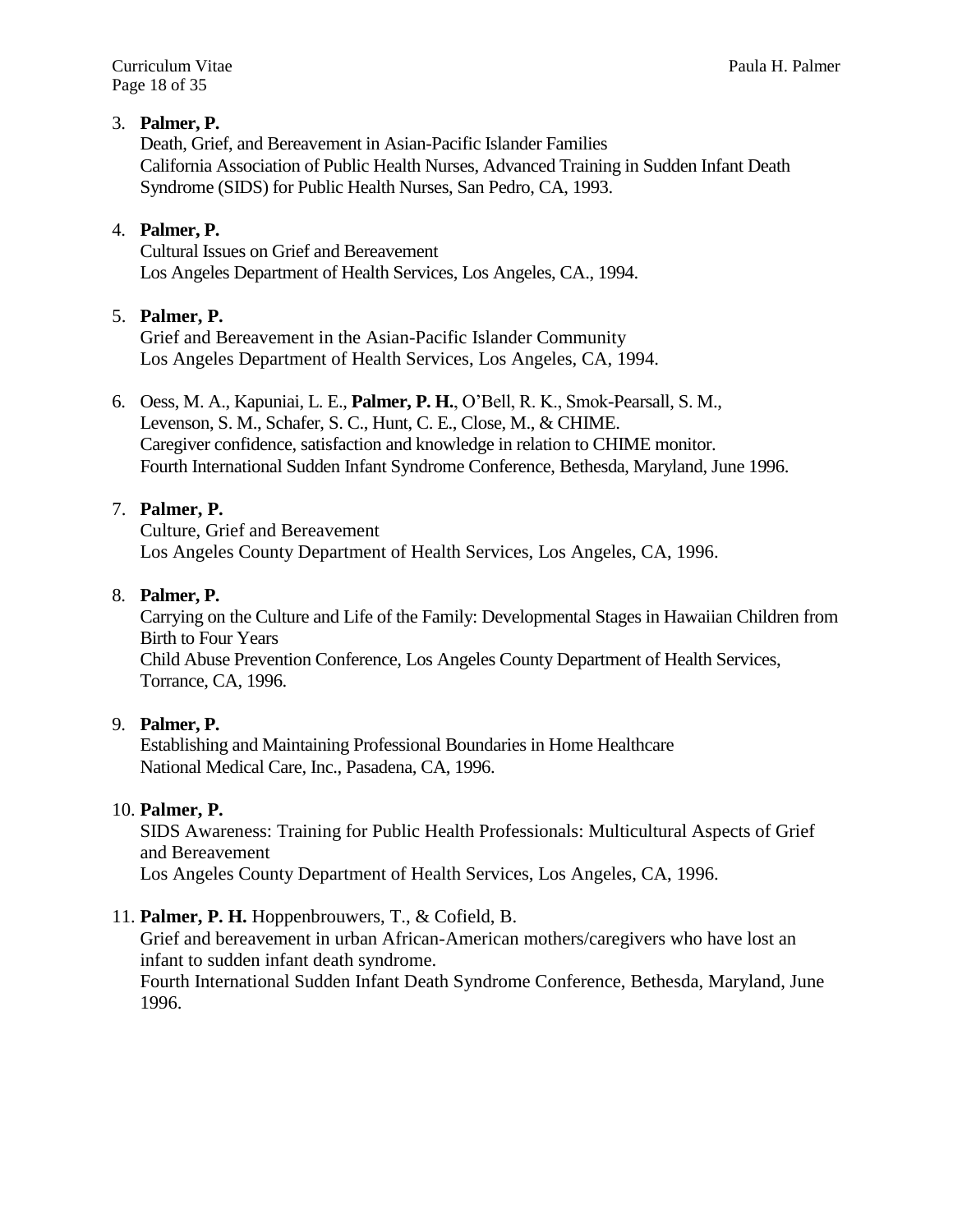Curriculum Vitae Paula H. Palmer Page 19 of 35

12. **Palmer, P. H.**, Kapuniai, L. E., Oess, M. A., O'Bell, R. K. Huffman, A. D., Levenson, S. M., Schafer, S. C., Hoppenbrouwers, T., & CHIME. Profile of caregivers at risk for minimal use of the CHIME monitor. Fourth International Sudden Infant Death Syndrome Conference, Bethesda, Maryland, June 1996.

## 13. **Palmer, P.**

African-American and Asian SIDS Families: Sudden Infant Death Syndrome Awareness Training for Health Professionals Los Angeles County Department of Health Services, Santa Fe Springs, CA, 1997.

## 14. Hoppenbrouwers, T. & **Palmer, P.**

Elevated African American sudden infant death syndrome rates in a corridor of Los Angeles County.

Fifth International Sudden Infant Death Syndrome Conference, Rouen, France, April 1998.

## 15. Hoppenbrouwers, T. & **Palmer, P.**

Total suspended particulates: A risk factor for sudden infant death syndrome. International Congress on Pediatric Pulmonology, Monaco, June 1998.

#### 16. **Palmer, P.**

Cultural Competency Training Workshop for Physicians, Social Workers and Public Health Nurses: Grief across Cultures Los Angeles County Department of Health Services, Alhambra, CA, 1998.

17. Ratliff-Schaub, K., Hunt, C.E., Baird T., Crowell, D., **Palmer, P.**, Smok Pearsall, S., Bak, S., Cantey-Kiser, J., and CHIME.

Interaction between infant sleep position and development at 56 weeks postconception age (PCA).

Fifth International Sudden Infant Death Syndrome Conference, Rouen, France, May 1998.

#### 18. **Palmer, P.**

Cultural Differences in Grief and Loss: California's Sudden Infant Death Syndrome Program for SIDS County Coordinators/Public Health Nurse Coordinators California Department of Health Services, San Diego, CA.,1999.

#### 19. **Palmer, P.**, Vasquez, M., Valdovinos, E., Banda, A, Kunzman, L., Corwin, M.J., Hoppenbrouwers, T. and the CHIME Study Group. Home monitoring of Hispanic immigrant families: A comparison of exit interview responses between more and less adherent families. Eighth International Conference on Prevention of Infantile Apnea and Sudden Infant Death,

Jerusalem, May 1999.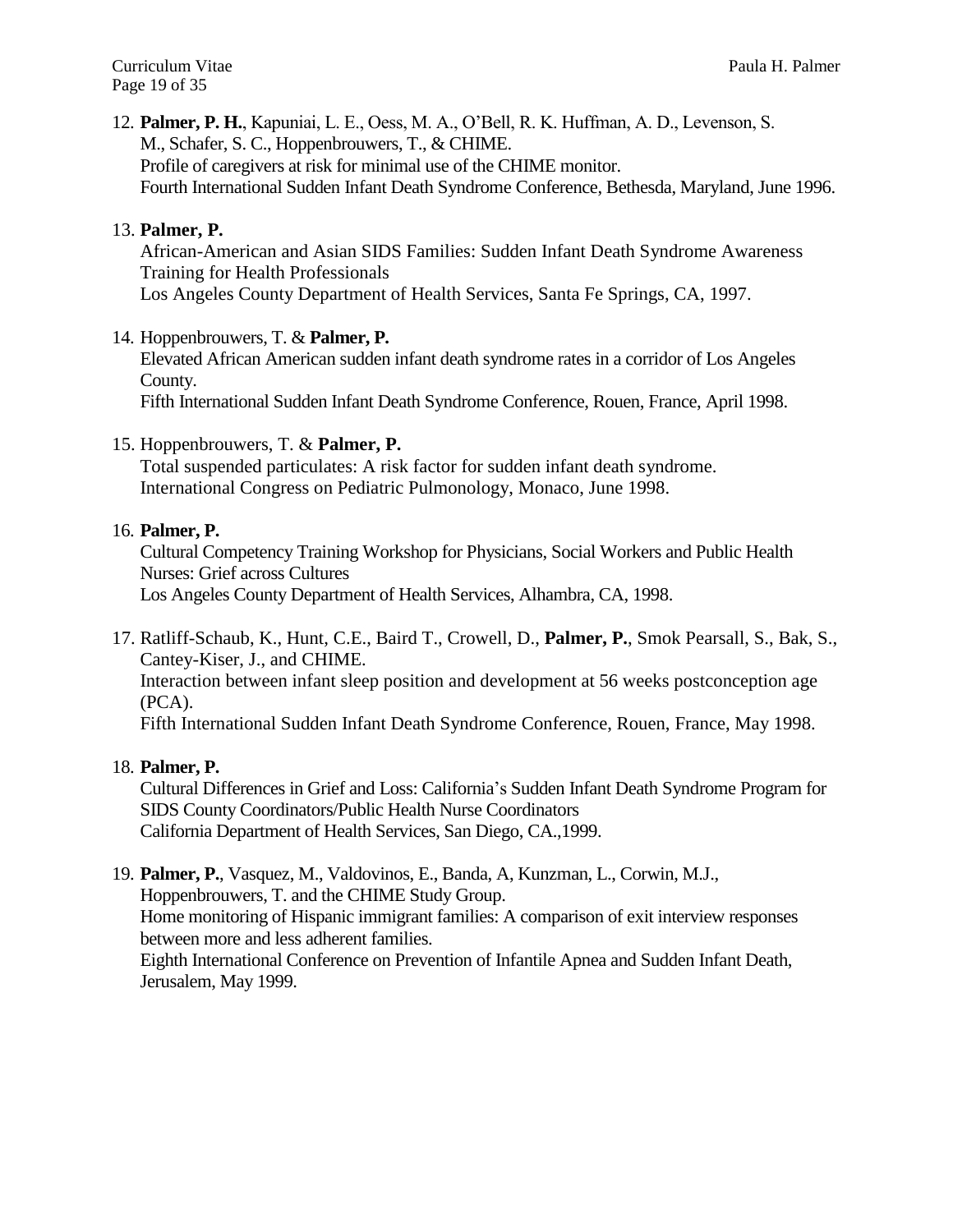- 20. Baezconde-Garbanati, L., Goo, D., Molina, G.B., **Palmer, P.H.,** Gunning, G., Wu-Weiss, J., Unger, J.B., Gallaher, P., Johnson, C.A. Maximizing school, community, and parental participation in school-based tobacco research programs. Tobacco-Related Disease Research Program (TRDRP), 5th Annual Investigators' Meeting, San Diego, December 2000.
- 21. Chen, X., Unger, J. B., **Palmer, P.**, Johnson, C. A., Wong, M., & Austin, G. The impact of cigarette smoking on alcohol use among adolescents from 11 ethnic groups in California. Poster session presented at the annual meeting of the American Public Health Association, Boston, MA, November 2000.
- 22. Johnson, C.A., Unger, J.B., Gallaher, P., **Palmer, P.H.**, Baezconde-Garbanati, L., Lichtman, K.M., Chou, C., Trinidad, D.R., Ritt-Olson, A., & Andrion, J.B. Lowering smoking and ETS in immigrant pacific rim youth. Tobacco Related Disease Research Program (TRDRP), Annual Investigator Meeting, San Diego, December 2000.
- 23. Lichtman, K.M., Ritt-Olson, A., Andrion, J.B., Manalo, D., Trinidad, D.R., Unger, J.B., **Palmer, P.H.**, & Johnson, C.A. Development of tobacco prevention curriculum for pacific rim  $6<sup>th</sup>$  graders. Tobacco Related Disease Research Program (TRDRP), Annual Investigator Meeting, San Diego, CA, November 2000.

# 24. **Palmer, P.**

Infant Mortality in Minority Populations, ASIP, San Diego, CA. 2000.

25. **Palmer, P.H**., Johnson, C.A., Scull C., Besaw, M., Yan, L., Zheng, C., Molina, G.B., Unger, J.B., Wu-Weiss, J.

The use of ethnography as part of a transdisciplinary approach to investigate influences on smoking behavior in adolescents from Wuhan, China and Chinese immigrants in California. 11th World Conference on Tobacco OR Health, Chicago, August 2000.

- 26. **Palmer, P.H.**, Unger, J.B., Rohrbach, L.A., Dent, C.W., & Johnson, C.A. Ethnic differences in adolescent smoking prevalence in California: Are multi-ethnic youth at higher risk? Society of Behavioral Medicine, Nashville, Tennessee, April 2000.
- 27. Ritt-Olson, A., Gallaher, P., Lichtman, K., Unger, J.B., & **Palmer, P.H.** Depression symptoms, ethnicity, and smoking behavior in a young adolescent sample. 11<sup>th</sup> World Conference on Tobacco OR Health, Chicago, IL, August 2000.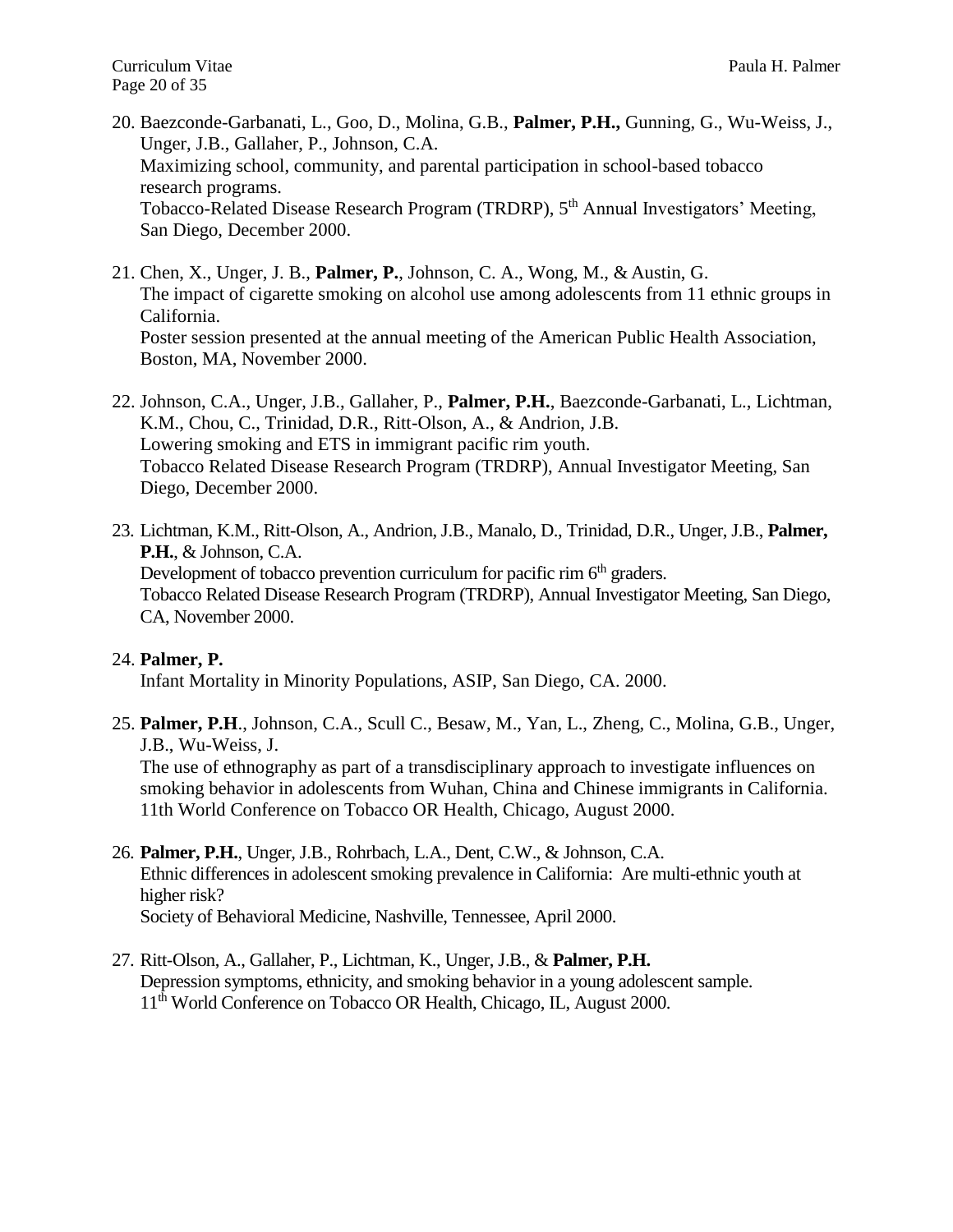- 28. Unger, J. B., Gallaher, P., Ritt-Olson, A., **Palmer, P. H.**, & Johnson, C. A. A new measure of acculturation for adolescent smoking prevention trials in multicultural populations. Poster session presented at the Tobacco-Related Disease Research Program's Annual Investigator Meeting, San Diego, CA, December 2000.
- 29. Unger, J. B., Ritt-Olson, A., Teran, L., Hoffman, B. R., Huang, T., & **Palmer, P.H.** Cultural values and substance use in a multiethnic sample of adolescents. Poster session presented at the annual meeting of the Society of Behavioral Medicine, Nashville, TN, April 2000.
- 30. Unger, J.B., Johnson, C.A., Li, Y., Rohrbach, L.A., Chen, X., Chou, C., Azen, S., **Palmer, P.H.**, & Gong, J. Psychosocial correlates of adolescent smoking: A cross-cultural comparison of Wuhan, China and California. 11<sup>th</sup> World Conference on Tobacco OR Health, Chicago, IL, August 2000.
- 31. Unger, J.B., Rohrbach, L.A., Cruz, T.B., Baezconde-Garbanati, L., Howard, K.A., **Palmer, P.H.**, & Johnson, C.A. Ethnic differences in peer influences on adolescent smoking in California. 11<sup>th</sup> World Conference on Tobacco or Health, Chicago, IL, August 2000.
- 32. Unger, J.B., Rohrbach, L.A., Cruz, T.B., Baezconde-Garbanati, L., Howard, K.A., **Palmer, P.H.**, & Johnson, C.A. Ethnic variation in peer influences on adolescent smoking and susceptibility, California Tobacco-Related Disease Research Program (TRDRP), 5<sup>th</sup> Annual Investigators' Meeting, San Diego, December 2000.
- 33. Johnson, C. A., Li, Y., **Palmer, P.**, Xia, J., Unger, J., Sun, P., Sun, W., Chen, X., Guo, Q., Zheng, C., & Chou, C. P. A comparison of tobacco use influences on Chinese youth in Central China and California: Implications for prevention strategy. Paper presented at the 10th National Symposium on Smoking and Health, organized by the Chinese Association on Smoking and Health*,* Urumchi, Xinjiang, China, August 2001.
- 34. **Palmer, P. H.**, Baezconde-Garbanati, L., Trinidad, D., Goo, D., Cen, S., Gunning, G., Molina, G., & Johnson, C. A. School-based tobacco prevention in the Asian/Pacific Islander communities of California. Paper presented at the American Public Health Association conference, Atlanta, GA, October 2001.
- 35. **Palmer, P. H**., Unger, J. B., Baezconde-Garbanati, L., & Lichtman, K. Smoking control in Pacific Rim communities. Paper presented at the National Conference on Tobacco or Health, New Orleans, LA, November 2001.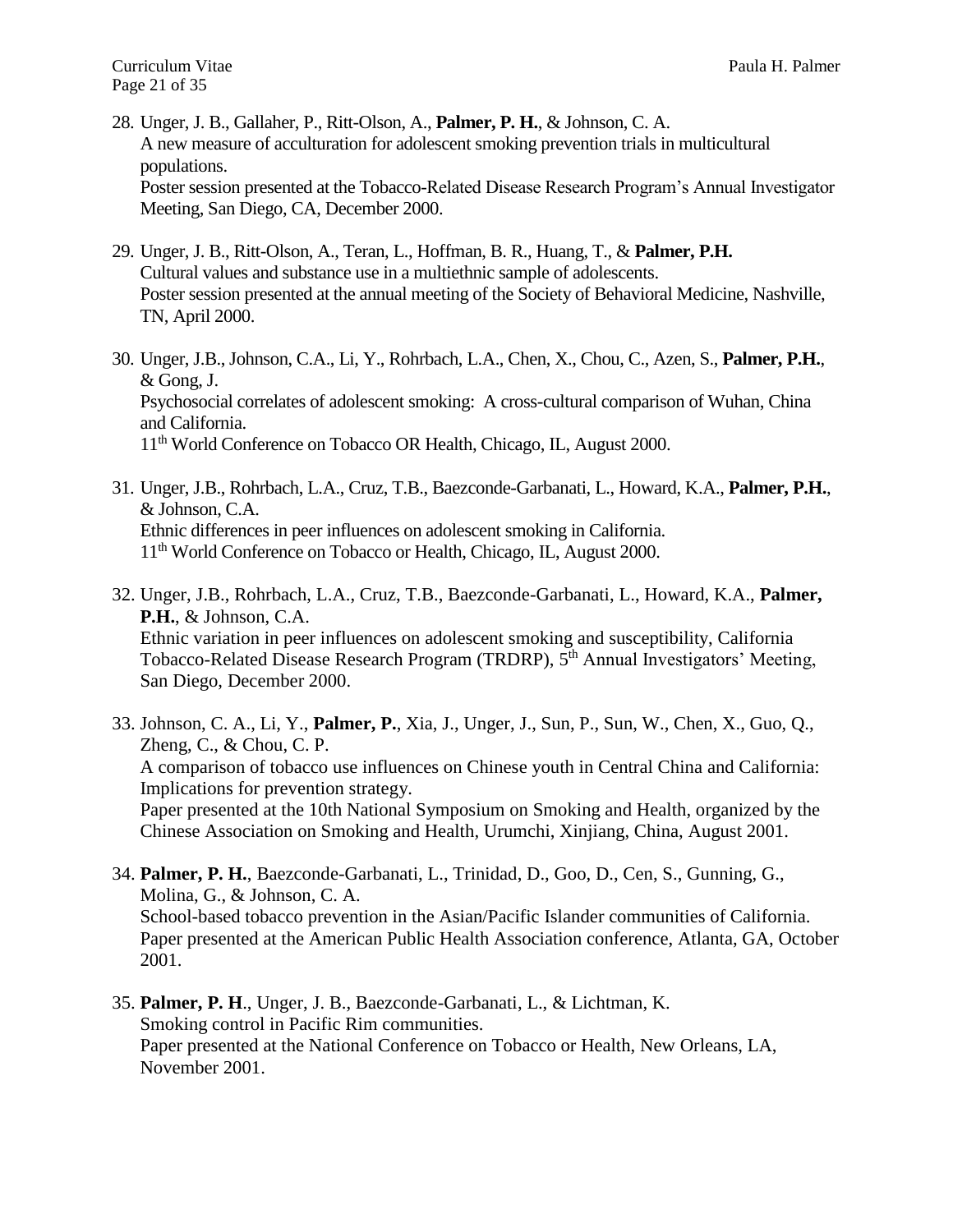- 36. Ritt-Olson, A., Hoffman, B.R., Teran, L.M., Gallaher, P.E., Unger, J.B., **Palmer, P.H.**, & Johnson, C.A. The influence of depressive symptoms, ethnicity, acculturative stress, and peer use on smoking behavior in young adolescents. Society of Behavioral Medicine (SBM)/Society for Research on Nicotine and Tobacco (SRNT), Seattle, 2001.
- 37. Ritt-Olson, A., **Palmer, P.**, Lichtman, K., Manalo, D., Unger, J. B., & Johnson, C. A. Developing Project FLAVOR: A culturally tailored tobacco prevention program. Poster session presented at the National Conference on Tobacco or Health, New Orleans, LA, November 2001.
- 38. Trinidad, D.R., Yan, L., Sun, P., Gong, J., Unger, J.B., Guo, Q., **Palmer, P.H**., Zheng, H., & Johnson, C.A. Stress, depression, anxiety, and smoking among adolescents in Wuhan, China Society of Behavioral Medicine (SBM)/Society for Research on Nicotine and Tobacco (SRNT), Seattle, 2001.
- 39. Unger, J.B., Gallaher, P., Ritt-Olson, A., **Palmer, P.H.**, & Johnson, C.A. The TTURC acculturation scale: A brief, multidimensional, multicultural acculturation scale for adolescents. Society of Behavioral Medicine (SBM)/Society for Research on Nicotine and Tobacco (SRNT), Seattle, 2001.
- 40. Andrion, J. B., Lichtman, K., Ritt-Olson, A., Kobayakawa, K., Gallaher, P., Gunning, G., **Palmer, P. H.**, Unger, J. B., & Johnson, C. A. Teacher recruitment and participation for a classroom-based  $7<sup>th</sup>$  grade tobacco prevention program. Poster session presented at the Tobacco-Related Disease Research Program Annual Investigators Meeting 2002, San Jose, CA, December 2002.
- 41. Baezconde-Garbanati, L., **Palmer, P. H.**, Andrion, J. B., Kuratani, D., Gunning, G., Weiss, J., Romero, M., Huang, T., & Johnson, C. A. Conducting school and community-based participatory research among Asian/Pacific Islanders and Hispanic/Latinos: Meeting the challenge of the Integrated Research Program (IRP) in multiethnic populations. Poster session presented at the Tobacco-Related Disease Research Program Annual Investigators Meeting 2002, San Jose, CA, December 2002.
- 42. Gallaher, P., Lichtman, K., Andrion, J. B., Ritt-Olson, A., Gunning, G., **Palmer, P.**, Unger, J., & Johnson, C. A. Outcomes from a teacher led tobacco prevention curriculum designed for infusion into seventh grade science classes.

Poster session presented at the Tobacco-Related Disease Research Program Annual Investigators Meeting 2002, San Jose, CA, December 2002.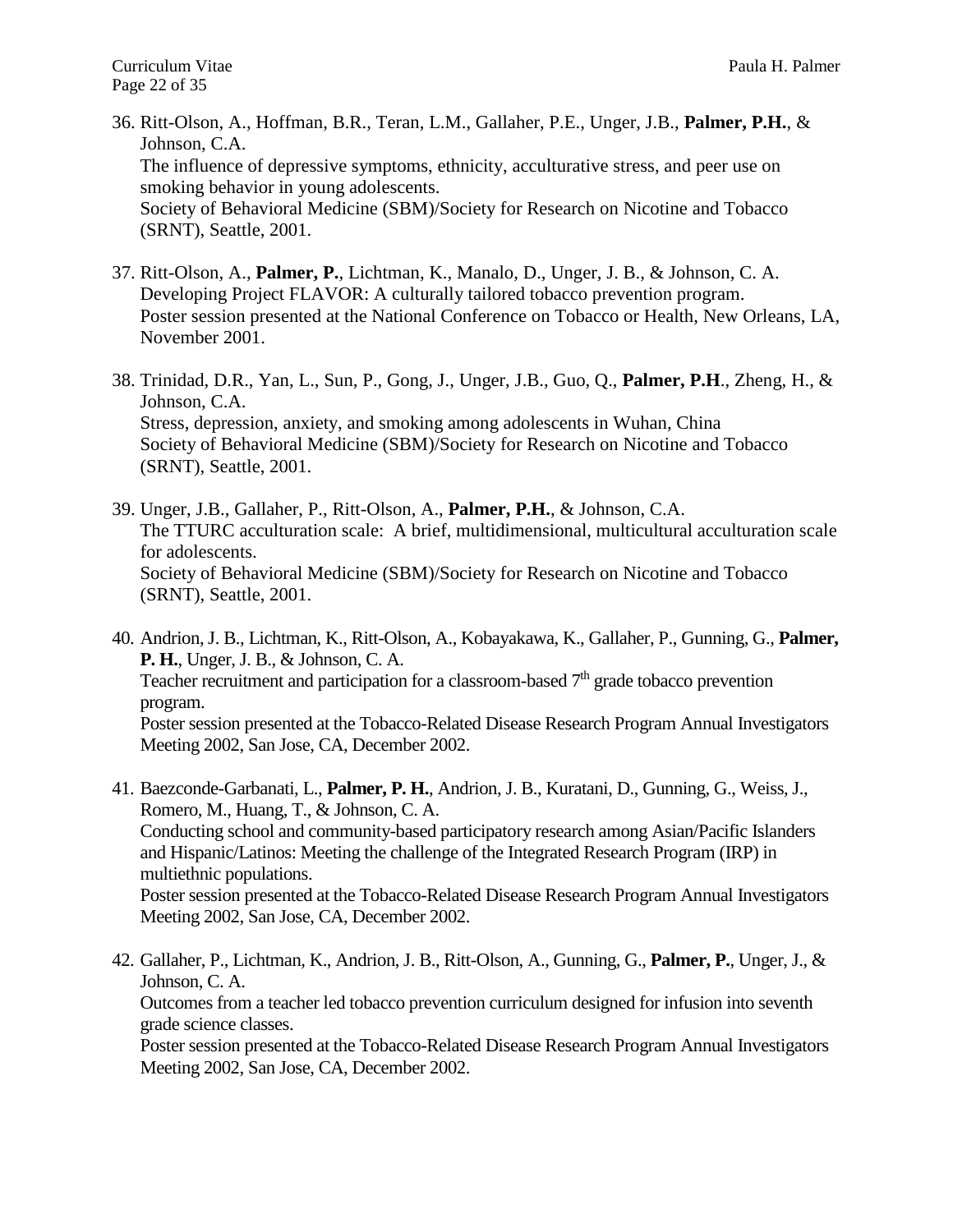- 43. Johnson, C. A., Guo, Q., Gallaher, P., Chou, C.-P., Unger, J., Sun, P., & **Palmer, P.** Smoking dependence in China. Abstract presented at the Partners in Transdisciplinary Tobacco Use Research's 2002 Winter Conference Program Book., January 2002.
- 44. Johnson, C. A., Unger J. B., Gallaher, P., **Palmer, P.H.**, Baezconde-Garbanati, L., Lichtman, K., Chou, C.P., Trinidad, D.R. Ritt-Olson, A., Andrion, J. B. Lowering smoking & ETS in immigrant Pacific Rim Youth. Poster session presented at the Tobacco-Related Disease Research Program's Annual Investigator Meeting, San Jose, CA, December 2002.
- 45. Ritt-Olson, A., Lichtman, K., Cen, S., Unger, J. B., **Palmer, P. H.**, & Johnson, C.A... Preliminary findings from Project FLAVOR: A culturally tailored tobacco prevention program. National Conference on Tobacco or Health, San Francisco, November 2002.
- 46. Ritt-Olson, A., Lichtman, K., Gallaher, P., Unger, J., **Palmer, P.H.**, Kobayakawa, K., Andrion, J.B., Cen, S., & Johnson, C.A. Assessing Project FLAVOR: A culturally tailored tobacco prevention program. Tobacco-Related Disease Research Program Annual Investigators Meeting 2002, San Jose, California, December 4-5, 2002.
- 47. Unger, J.B., Shakib, S., Gallaher, P., Weiss, J.W., Ritt-Olson, A., Mouttapa, M., Nguyen, S., **Palmer, P.H.**, & Johnson, C.A. Biculturalism is protective against psychosocial risk factors for adolescent smoking. Tobacco-Related Disease Research Program Annual Investigators Meeting 2002, San Jose, California, December 4-5, 2002.
- 48. Weiss, J. Wu, **Palmer, P.H.**, Xie, B., Shakib, S., Cen, S., Garbanati, J., & Johnson, C. A. Do girls and boys smoke for the same reasons? Poster session presented at the Tobacco-Related Disease Research Program Annual Investigators Meeting 2002, San Jose, CA, December 2002.
- 49. Chou, C.-P., **Palmer, P.**, Xie, B., Guo, Q., Sun, P., Dong, L., Fang, T., Fu, X., Lee, L., Li, Y., Pang, Z., Wang, J., Fa M., Haiqing Xiang, W., Yang, P., Zhou, D., & Johnson, C. A. Impacts of Socioeconomic Status on Health information Acquisition and Tobacco use: A Seven-City Study in China. Poster session to be presented at the annual meeting of the American Public Health Association, San Francisco, November 2003.
- 50. Chou, C.-P., Xie, B., **Palmer, P.**, Guo, Q., Sun, P., & Johnson, C. A. Predictors of Smoking Cessation in Chinese Adults: A Seven-City Study in China. Poster session to be presented at the annual meeting of the American Public Health Association, San Francisco, November 2003.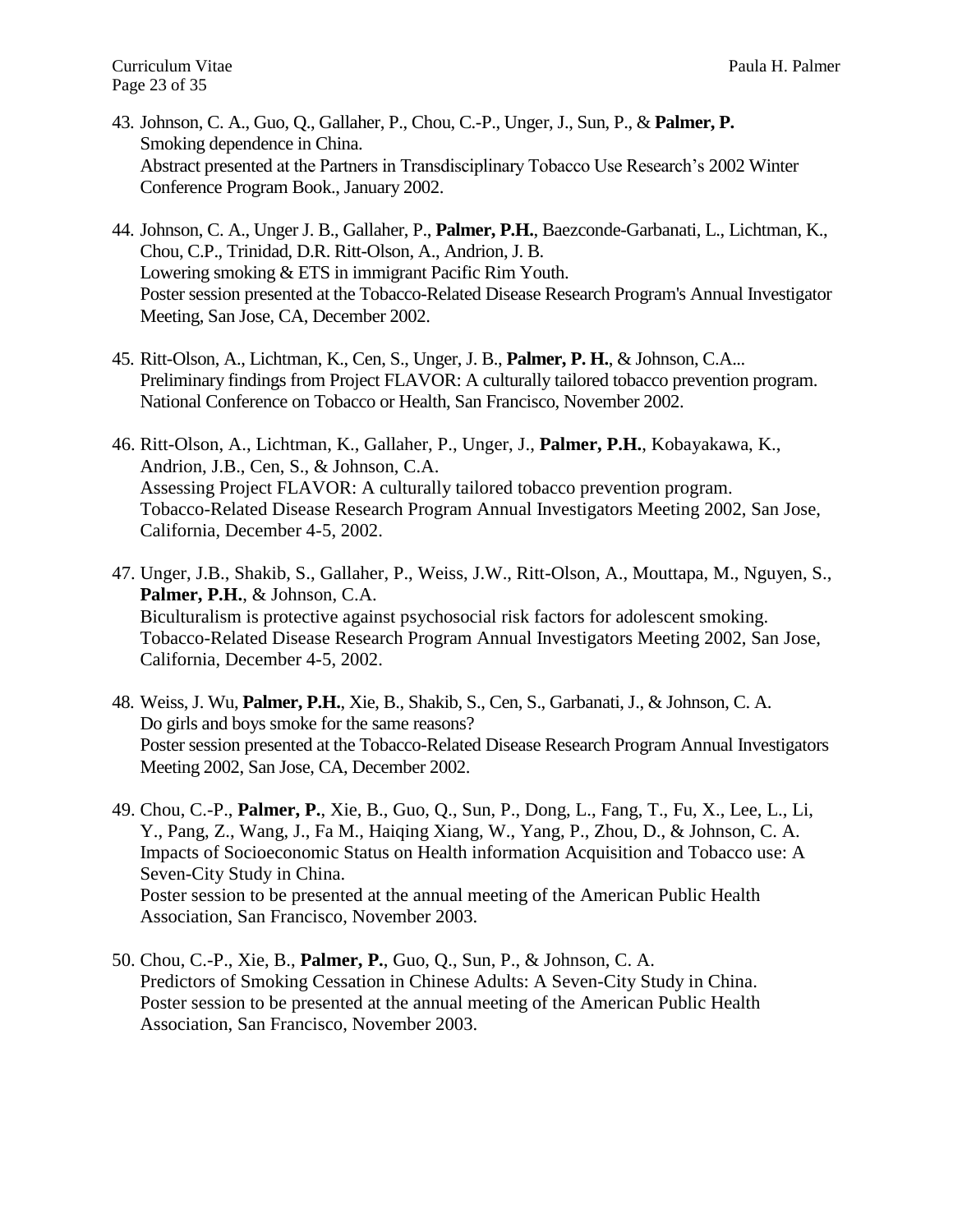Curriculum Vitae Paula H. Palmer Page 24 of 35

51. Chou, C.-P., Xie, B., **Palmer, P. H.**, Guo, Q., Sun, P., & Johnson, C. A. Reasons for quitting and smoking cessation in Chinese adults: A seven-city study in China. Poster session presented at the annual meeting of the American Public Health Association, San Francisco, CA, November 2003.

# 52. Guo, Q., **Palmer, P.**, Chou, C.P., Li, C.Y., Johnson, C. A.

Predictors of attrition among Chinese middle-school youth in a longitudinal smoking prevention study.

The annual meeting of the American Public Health Association, San Francisco, November 2003.

## 53. **Palmer, P.**

Global Perspectives: Smoking prevention & cessation in China. Paper presented at the Society for Research on Nicotine and Tobacco Conference, New Orleans, LA, February 2003.

## 54. **Palmer, P.**

China Seven Cities Study (CSCS) research consortium. Poster session presented at the World Conference on Tobacco or Health, Helsinki, Finland, August 2003.

## 55. **Palmer, P.**

Impact of Socioeconomic Status on Health Information Acquisition, Tobacco Use, and Smoking Cessation: A Seven-City Study in China World Conference on Tobacco or Health, Helsinki, Finland, August 2003.

56. Sun, P., **Palmer, P.H.**, Unger, J. B., Chou, C. P., Gallaher, P., Spruijt-Metz, D., Dong, L., Pang, Z., & Johnson, C. A.

Social and non-social motivations for smoking among college students in seven Chinese cities.

Presented at the World Conference on Tobacco or Health, Helsinki, Finland, August 2003.

57. Sakuma, K.K., Andrion, J.B., Lichtman, K., Pike, J., **Palmer, P.H.**, Gallaher, P., & Johnson, C. A.

Utilizing youth subculture in tailoring anti-tobacco messages in a 9th grade health curriculum.

Poster session presented at the Tobacco-Related Disease Research Program's Annual Investigator Meeting, San Diego, CA, December 2003.

58. Unger, J. B., Johnson, C. A., Ritt-Olson, A., **Palmer, P. H.**, Cen, S., Gallaher, P., & Chou, C. Smoking prevention for ethnically diverse adolescents: Two-year outcomes of a multicultural, school based smoking prevention curriculum. Poster session presented at the Tobacco-Related Disease Research Program's Annual Investigator Meeting. San Diego, CA, December 2003.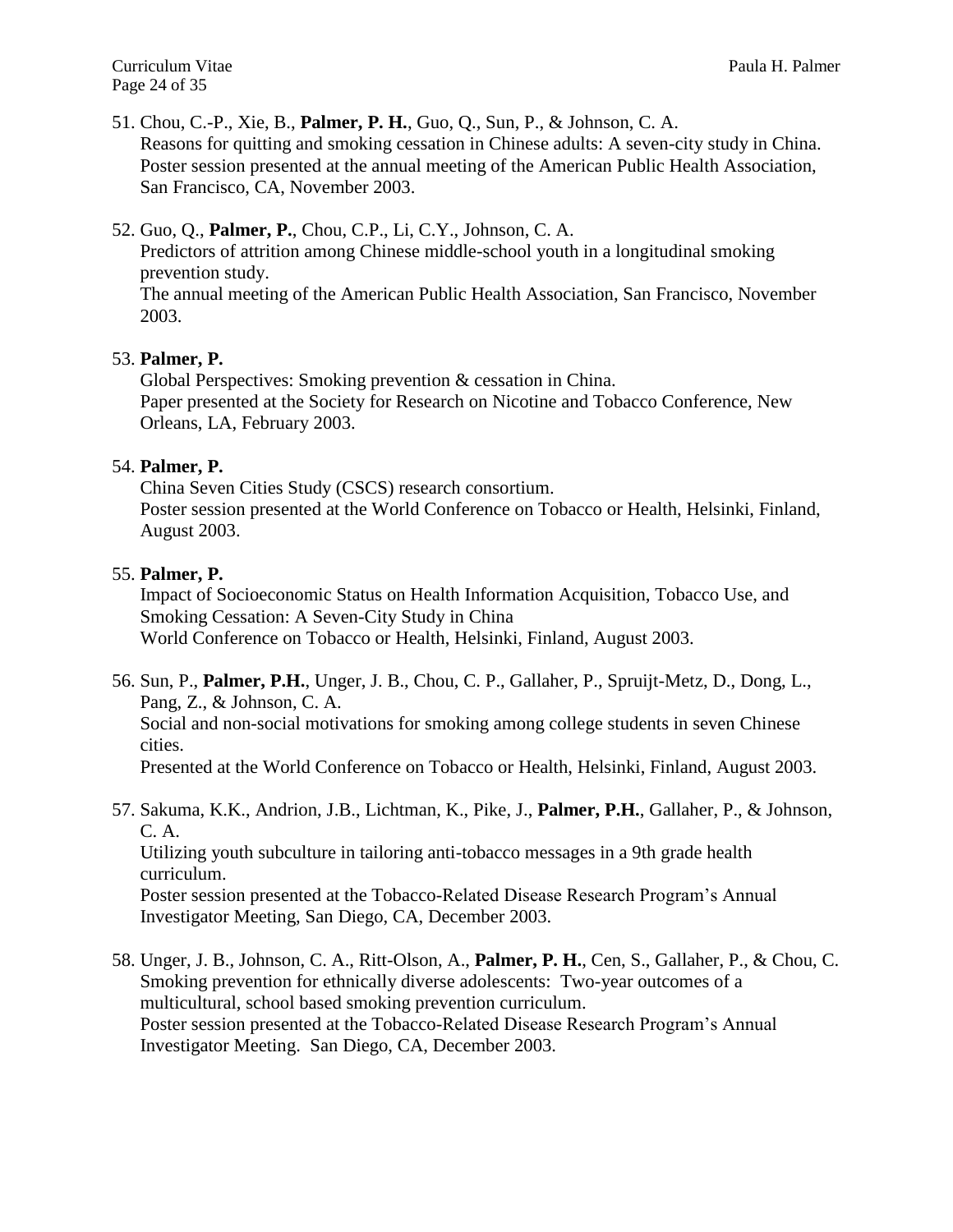- 59. Weiss, J. W., Johnson, C. A., **Palmer, P. H.**, Chou, C.-P., Ping, S., & China Seven Cities Study research team. Predictors of adolescent smoking. Paper presented at the Hawaii International Conference on Social Sciences, Honolulu, HI. June 2003.
- 60. Weiss, J. W., **Palmer, P. H.**, Garbanati, J. A., Xie, B., Unger, J. B., & Johnson, C. A. Why do I smoke? Let me count the ways. Poster session presented at the 2003 World Conference on Health or Tobacco, Helsinki, Finland, August 2003.
- 61. Unger, J. B., Shakib, S., Gallaher, P., Weiss, J. W., Ritt-Olson, A., Mouttapa, M., Nguyen, S., **Palmer, P.H.**, & Johnson, C. A. Biculturalism is protective against psychosocial risk factors for adolescent smoking. Poster session presented at the Tobacco-Related Disease Research Program Annual Investigators Meeting 2002, San Jose, CA, December 2002.

# 62. **Palmer, P.**

China Seven Cities Study (CSCS) research consortium. Poster session presented at the World Conference on Tobacco or Health, Helsinki, Finland, August 2003.

## 63. **Palmer, P.**

Global perspectives: Smoking prevention & cessation in China. Society for Research on Nicotine and Tobacco Conference, New Orleans, February 2003.

64. Unger, J. B., Johnson, C. A., **Palmer, P. H.**, Chou, C.-P., Ritt-Olson, A., Gallaher, P., Cen, S., & Azen, S.

Cultural factors in adolescent smoking prevention.

Paper presented at the Transdisciplinary Tobacco Use Research Center Workshop at the annual meeting of the Society for Research on Nicotine and Tobacco, Scottsdale, AZ, February 2004.

- 65. Johnson, C.A., **Palmer, P.H.**, Wei, Y., Song., Y., Wang, Z., Duan, H., & Sun, P. Cigarette smoking among young adult workers and college students in four Chinese cities. 36th APACPH Conference 2004. Public Health Networks and Alliances: Building Capacity in the Asia-Pacific Region, Brisbane, Australia, December 2004.
- 66. Gong, L., Guo, Q., Zhang, D., **Palmer, P.H.**, Sun, P., Zhou, D., Liu, C., Chou, C.P., Xia, J., & Johnson, C.A.

Smoking Among public and private school students in China.

36<sup>th</sup> APACPH Conference 2004. Public Health Networks and Alliances: Building Capacity in the Asia-Pacific Region, Brisbane, Australia, December 2004.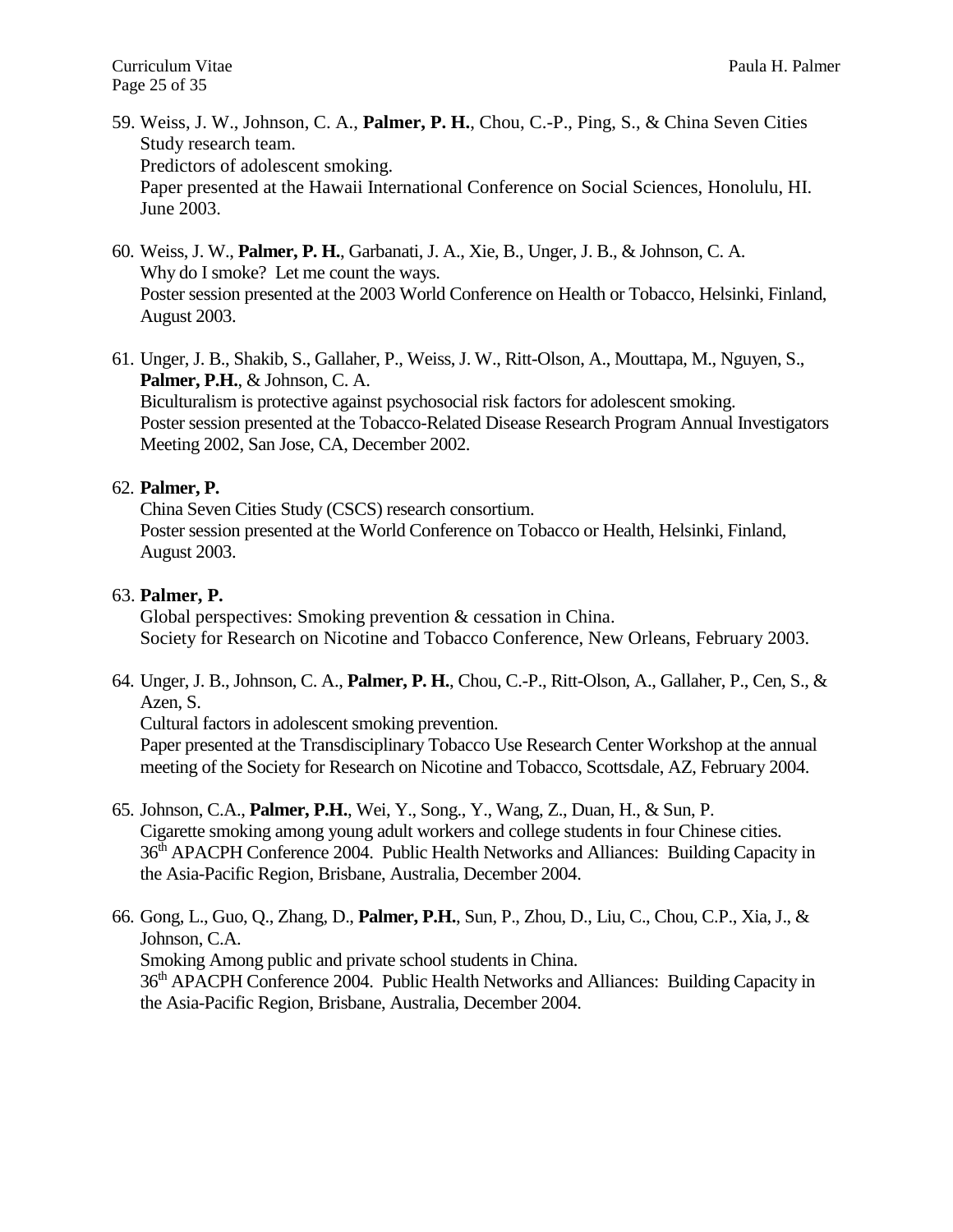- 67. **Palmer, P.H.**, Sun, P., Fu, X., Xu, H., Pang, Z., Dong, L., Gallaher, P., Chou, C.P., Xia, J., & Johnson, C.A. HIV/AIDS knowledge and attitudes among Chinese college students and service workers. 36<sup>th</sup> APACPH Conference 2004. Public Health Networks and Alliances: Building Capacity in the Asia-Pacific Region, Brisbane, Australia, December 2004.
- 68. Fu, X., Wei, Y., **Palmer, P.H.**, Sun, P., Gallaher, P., Chou, C.P., Xie, B., Guo, Q., & Johnson, C.A.

Impact of non-hukou status on Chinese immigrants.

36th APACPH Conference 2004. Public Health Networks and Alliances: Building Capacity in the Asia-Pacific Region, Brisbane, Australia, December 2004.

- 69. **P. Palmer,** P. Sun, C.P. Chou, P. Gallaher, B. Xie, Q. Guo, C.A. Johnson and the China Seven Cities Consortium Tobacco and Alcohol Use among Female Service Workers in China: The Effects of Hukou Status and Urban Life. 2<sup>nd</sup> East-West Conference on Tobacco & Alcohol: Culture, Environment, and Genes, Pasadena, CA, U.S.A., April 2005.
- 70. Sakuma, K.K., Cen, S., Feng, G., Johnson, C.A., **Palmer, P.H.** Family and friend social support influences on Pacific Islander youth smoking risk behaviors. Paper presented at the annual meeting of the Society for Behavioral Medicine, Boston, Massachusetts, April 2005.
- 71. Sun, W., He, Y., Tagle Wong, J.A., Suarez, M., **Palmer, P.H.**, Unger, J., Conti, D., Johnson, C.A. (2005, April). Puberty and Smoking Progression among Chinese Adolescents. 2<sup>nd</sup> East-West Conference on Tobacco & Alcohol: Culture, Environment, and Genes, Pasadena, CA, U.S.A., April 2005.
- 72. Guo, Q., Yip, S., Hayashi, A., Orsillo, M., Sun, P., **Palmer, P.H**., Johnson, C.A. Dispositional Attributes and Alcohol Use among Chinese College Students 2<sup>nd</sup> East-West Conference on Tobacco & Alcohol: Culture, Environment, and Genes, Pasadena, CA, U.S.A., April 2005.
- 73. Chan, K., Kaneko, K. Liang, T.Y., Woo, P., Wu, Q., Zaw, A. Sun, P., **Palmer, P.H.**, Johnson, C.A. Westernization and Alcohol Drinking Patterns among Chinese Adults 2<sup>nd</sup> East-West Conference on Tobacco & Alcohol: Culture, Environment, and Genes, Pasadena, CA, U.S.A., April 2005.
- 74. Aladadyan, L., Davtyan, M., Farzan, T., Wong, M., Sun, P., **Palmer, P.**, Johnson, C.A. The Effects of Westernization on Smoking Prevalence among Chinese College Women 2<sup>nd</sup> East-West Conference on Tobacco & Alcohol: Culture, Environment, and Genes, Pasadena, CA, U.S.A., April 2005.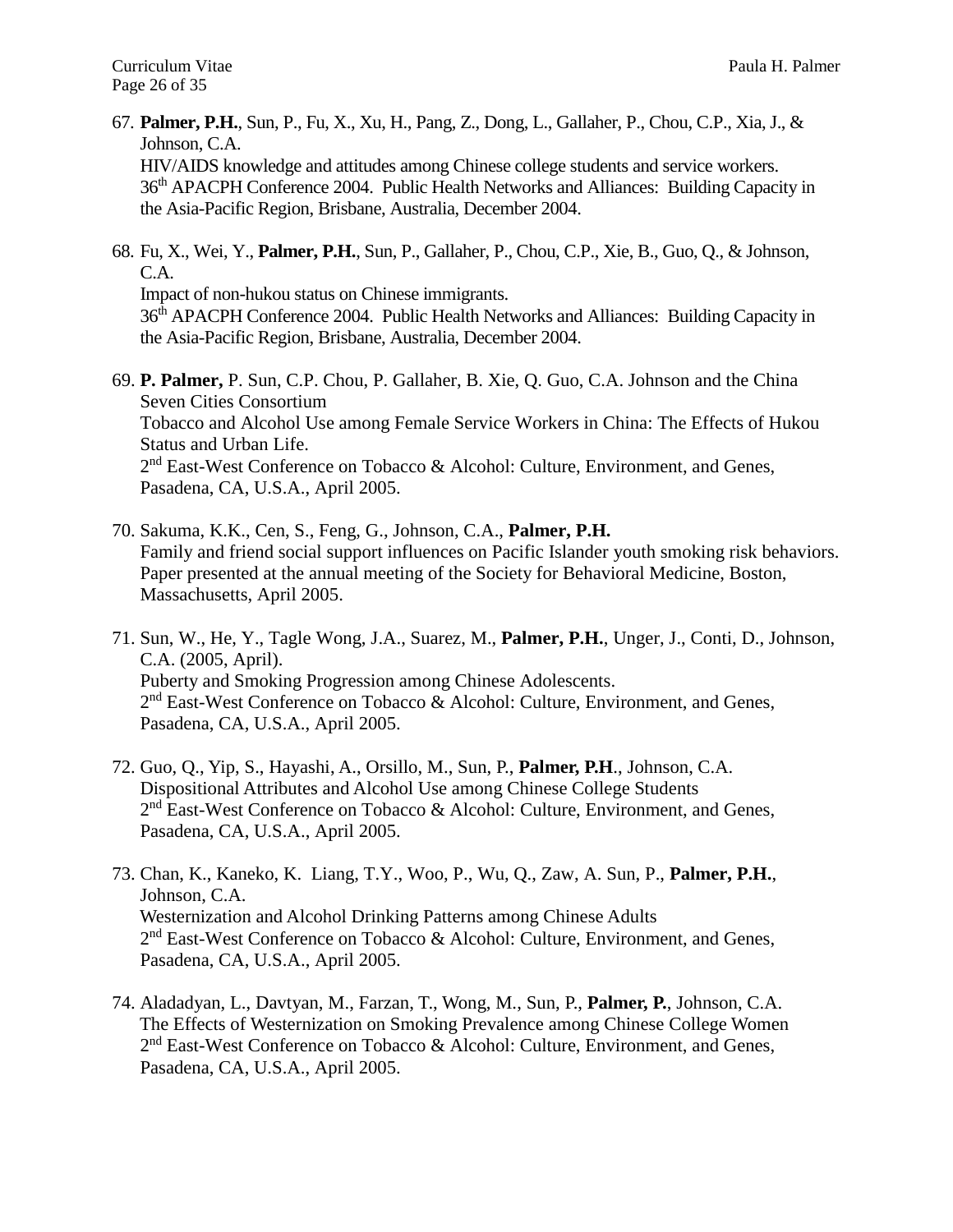- 75. **Palmer, P.H**., Sakuma, K.K., Chang, C.M., Cen, S., Gallaher, P., Andrion, J., Chou, C-P, Du, Y., Johnson, C.A. Risk Factors for Cigarette Smoking Among Rural Youth in Hawaii. American Public Health Association 133rd Annual Meeting. Philadelphia, Pennsylvania, December, 2005.
- 76. **Palmer, P.H**., Sakuma, K.K., Chang, C.M., Cen, S., Gallaher, P., Andrion, J., Chou, C-P, Du, Y., Johnson, C.A. Risk Factors for Cigarette Smoking Among Rural Youth in Hawaii. 37th Asia-Pacific Academic Consortium for Public Health Conference. Taipei, Taiwan, November, 2005.
- 77. Jerrett M., Cockburn M\*, Feng G., Sun P., Chou C.., Chen N., **Palmer P.,** Pike J., Johnson A. Using GPS and GIS to Assess the Exposure of Teenagers to tobacco, Alcohol and Fast Food Outlets in Chengdu, China International Conference on Environmental Epidemiology and Exposure, Paris, France, Sept 1-6, 2006.
- 78. Johnson C.A., Chou C.P., Sun P., Jie, G., Xia J, Guo Q, Cen S, Unger J, Gallaher P, Xie B, **Palmer P**.

Multi-National Trials: Challenges of Trial Design, Implementation, and Quality Control from a Distance.

9<sup>th</sup> International Congress of Behavioral Medicine, Bangkok, Thailand, Nov. 29-Dec. 2, 2006.

# 79. **Palmer, P.**

Transdisciplinary Training of Tobacco Use Scientists. 9<sup>th</sup> International Congress of Behavioral Medicine, Bangkok, Thailand, Nov. 29-Dec. 2, 2006.

# 80. **Palmer, P.**

Chair: Tobacco Control among Low Income Population Panel, 38<sup>th</sup> Asia-Pacific Academic Consortium for Public Health Conference, Bangkok, Thailand, December 3-6, 2006.

# 81. **Palmer, P.**

Chair: Domestic Violence Panel, 38th Asia-Pacific Academic Consortium for Public Health Conference, Bangkok, Thailand, December 3-6, 2006.

# 82. **Palmer, P.**

The China Seven Cities Study

Stauffer Colloquium: Lifestyles and Health Risk Behaviors amid Social and Economic Change.

School of Behavioral and Organizational Sciences, Claremont Graduate University, April 12, 2007.

# 83. **Palmer, P.**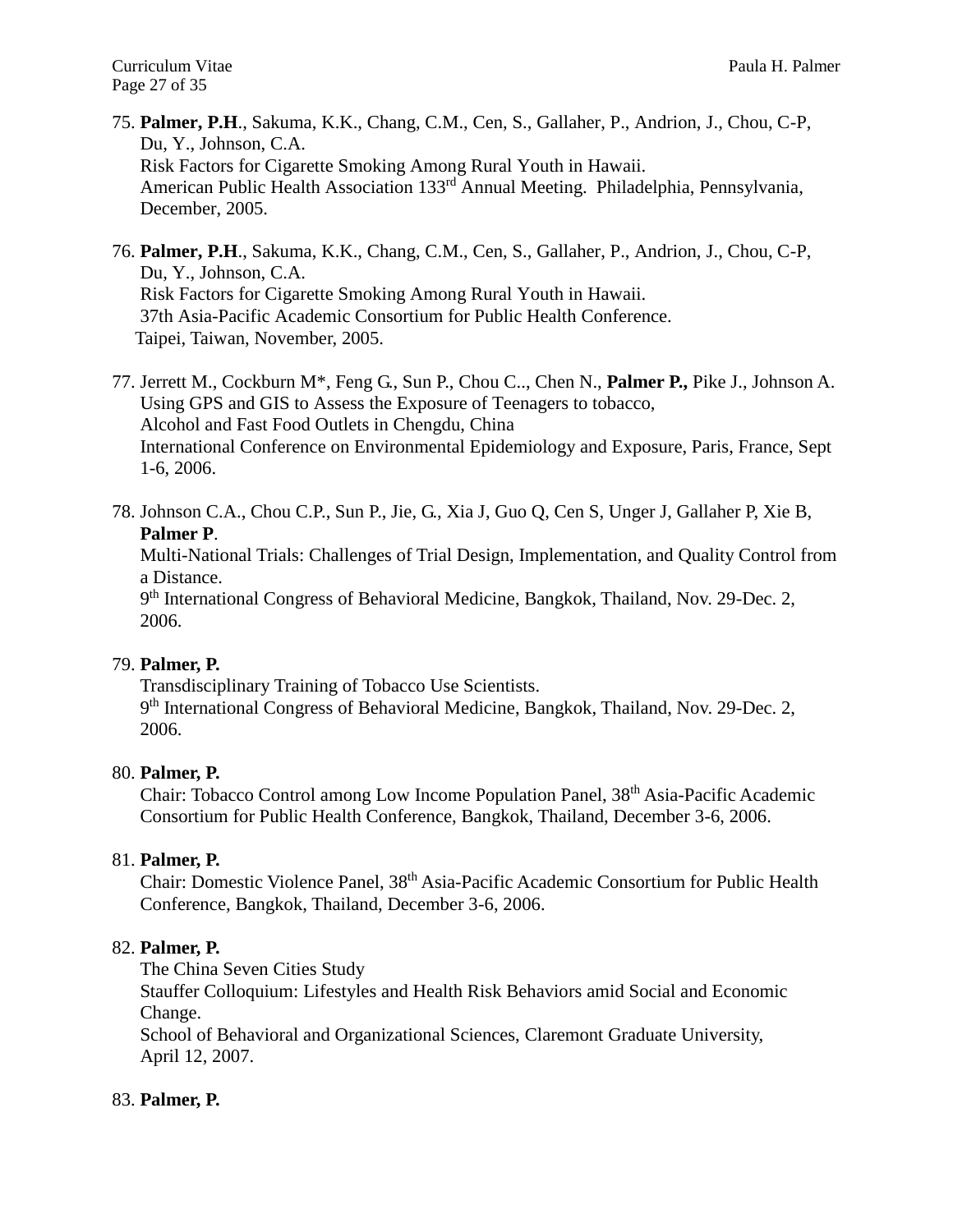Directions in Public Health for the 21<sup>st</sup> Century Symposium on Health Promotion in South Asia and the Pacific Rim in the era of Globalization. University of Southern California, Los Angeles, April 17, 2007.

84. Wickremage, K., Wickremasinghe, K. Karunatilake, I., Varagunam, T., **Palmer, P**., Patrick, W.

Peace Education in Disaster and War Settings: Opportunities and Challenges. Peace and Health Symposium, Tromso, Norway, June 13-14, 2007.

85. Johnson, C., **Palmer, P**., Wei, Y., Duan, H.

Chinese Seven Cities Study (CSCS): A Symposium on Research in Asia Society for Research on Nicotine and Tobacco, First Asian Regional Conference, Bangkok, Thailand, October 2008.

## 86. **Palmer, P**.

Fogarty Global Health Symposium Pacific Rim Global Health Framework International Fall Institute Mahidol University, Bangkok, Thailand, October 2008.

#### 87. **Palmer P**.

Early Career Network: Leadership in Public Health. 40<sup>th</sup> Annual Academic Consortium for Public Health Conference, Kuala Lumpur, Malaysia, November 2008.

#### 88. **Palmer, P.**

Keynote Speaker The Impact of Climate Change on Health and Well Being International Conference on Protecting Our Climate: Improving Our Health, Bangkok, Thailand, November 2008.

#### 89. **Palmer, P.**

Maternal & Child Health in the USA University of Ryukyus, Okinawa Japan, January 2009.

#### 90. **Palmer, P.**

Global Health for the 21<sup>st</sup> Century: Interdisciplinary Research and Training at the Claremont Colleges

Pacific Rim Global Health Framework Global Health Symposium, Claremont Graduate University, Claremont, CA, April 2009.

#### 91. **Palmer, P.**

The Challenge of Escalating Chronic, Non-Communicable Diseases in the Asia Pacific Region

APRU World Institute Workshop: Forging Public Health Partnerships in Response to the Global Economic Crisis, Baltimore, Maryland, June 2009.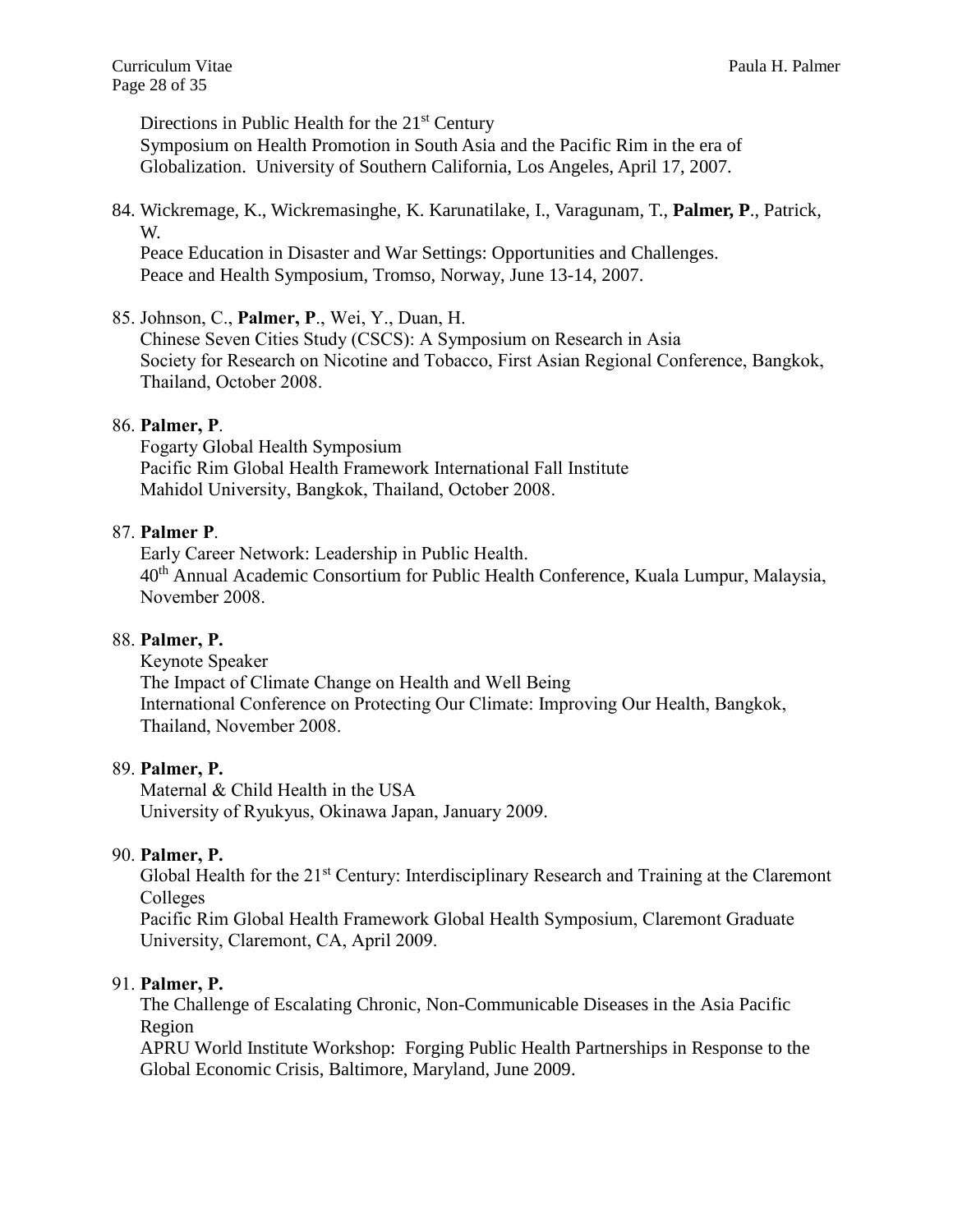92. Thomas W. Valente, PhD, **Paula H. Palmer, PhD** and Sora Park Tanjasiri, DrPH A Network Assessment of Community-based Participatory Action: Linking Communities and Academies to Reduce Cancer Disparities, American Public Health Association, Philadelphia, Pennsylvania, November 2009.

# 93. **Paula Healani Palmer,** James Pike, Indika Karunathilake, Cevadne Lee, Ashvinie De

Abrew, C. Anderson Johnson Public Health and Technology: Strategies to Reduce Health Disparities 41<sup>st</sup> Annual Academic Consortium for Public Health Conference, Taipei, Taiwan, December 2009.

## 94. Johnson A., **Palmer, P**.

Chinese Seven Cities Study (CSCS): Tobacco Control and Research Capacity Building APRU World Institute US-China Cancer and Environmental Conference, Guangzhou, China, January 2010.

## 95. **Palmer, P.**

Use of Technology to Support Coalitions California REACH US 2009 Conference, Long Beach, California, September 2009.

## 96. Lee, C., Lepule, T., **Palmer P**.

Communication Technologies to Reduce Cancer Health Disparities in Underserved Communities. Cancer, Culture, and Literacy Annual Conference, Tampa, Florida, May 2010.

#### 97. **Palmer, P.**

 Recovering from and Mitigating Natural Disasters in the Asia Pacific Region 123rd Annual Meeting and Scientific Session of the Sri Lanka Medical Association, Colombo, Sri Lanka, June 2010.

# 98. **Palmer, P.**

Migrant Health: A Global Perspective Global Health Conference, University of Colombo, Faculty of Medicine, Colombo, Sri Lanka, June 2010.

# 99**. Palmer, P.**

 Post-tsunami Recovery in Sri Lanka Post-Disaster and Conflict Mental Health Symposium Kalmunai Hospital, Batticaloa, Sri Lanka, June 2011.

#### 100. **Palmer, P.**

 Community Technology for Global Education 2 nd Annual Research Consortium, University of Colombo Colombo, Sri Lanka, June 2011

#### 101. **Palmer, P.**

Tobacco Use among Adolescent and Young Adult South Asian Immigrants in the U.S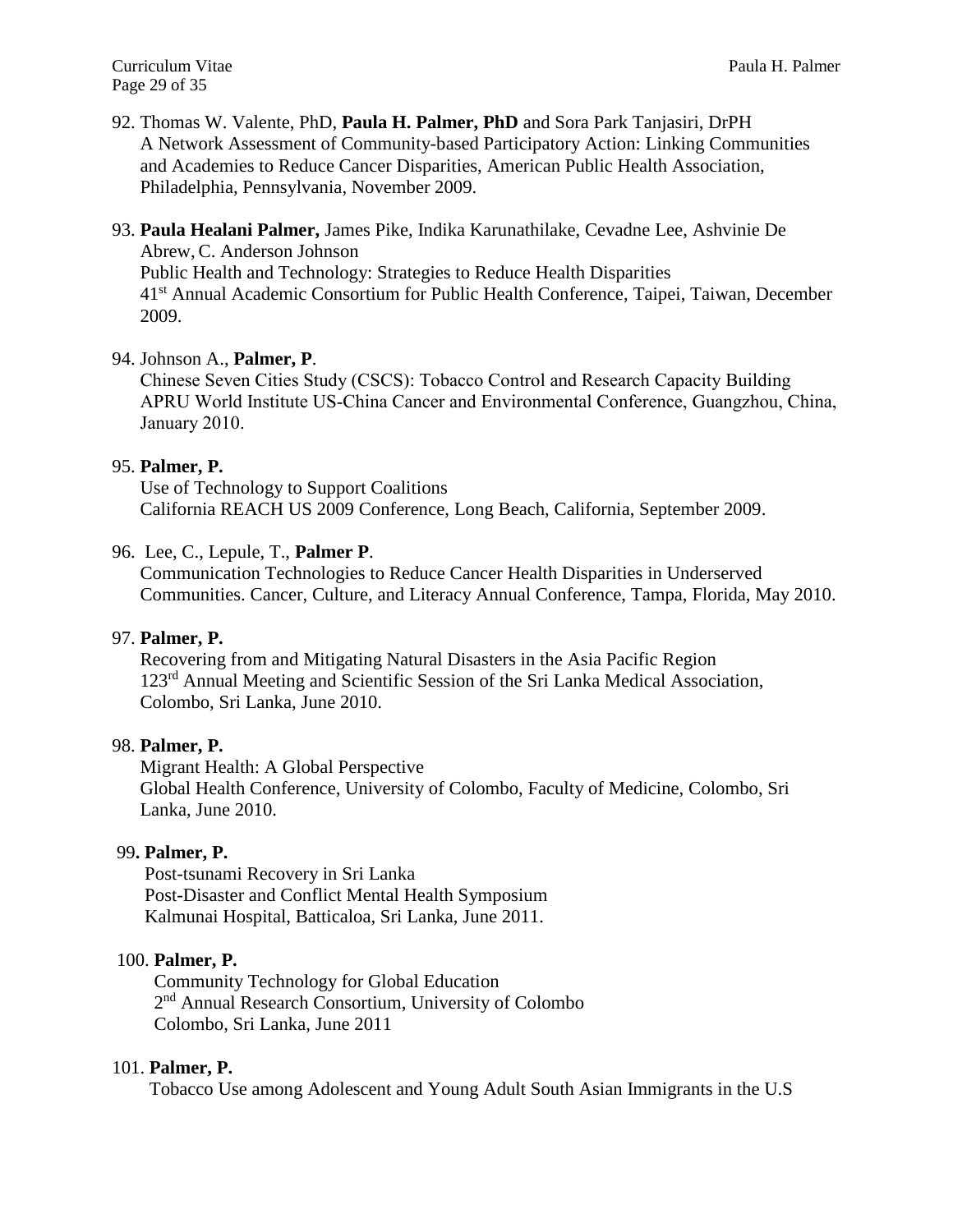Faculty of Medicine Research Conference, Colombo, Sri Lanka, June 2011

- 102. Kwan P, Briand, G, Lee C, Lepule J T, Pang VK, Semaia A, Peters R, Pike J, Sabado M, Santos, LS, Stiffler L, Tanjasiri S, Tui'one V, Schmidt-Vaivao D, **Palmer PH.** Knowledge, Attitudes and Beliefs on Biospecimen Research among Pacific Islanders: Development of a Conceptual Model in a Community Based Participatory Research Project. National Cancer Institute, Cancer Health Disparities Program Meetings Bethesda, MD 2011 July 12, 2011
- 103. Sabado M, Lee C, Lepule JT, Guevara L, Pang VK, Semaia A, Schmidt-Vaivao D, Hui B, Briand G, Pike J, Cen S, Xie B, **Palmer PH.** Technology & Smoking Cessation for Young Adult Pacific Islanders National Cancer Institute, Cancer Health Disparities Program Meetings. Bethesda, MD, July 2011.
- 104. Lee, C., Lepule, J., Briand, G., Guevara, L., Pang, V., Schmidt-Vaivao, D., Semaia, A., Tuione, V., Hui, B., Sabado, M., Stifler, L., Pike, J., Cen, S., Xie, B., **Palmer, P.** "WINCART Center - Technology & Tobacco Use Assessment for Young Adult Pacific Islanders." Fourth American Association for Cancer Research Conference on the Science of Cancer Health Disparities in Racial/Ethnic Minorities and the Medically Underserved. Washington, D.C., September 19, 2011.
- 105. Surani Z, Lee C, Kashiwagi C, Sabado M, Abedin Y, Xie B, Rahman K, Pike J, Pokharel A, Cen S, Lally K, **Palmer P**. Study of Tobacco Use among South Asian Young Adults (SSAYA), TRDRP Linking Tobacco Control Research and Practice for a Healthier California Conference, Sacramento, CA. April 2012.
- 106. Patty P. Kwan, Cevadne Lee, Greta Briand, Jonathan "Tana" Lepule, Jane Ka'ala Pang, Melanie Sabado, Lola Sablan Santos, Vanessa Tui'one, Dorothy Etimani S. Vaivao, Sora P. Tanjasiri, and **Paula H. Palmer.** Knowledge, Attitudes and Beliefs on Biospecimen Research among Pacific Islanders: A Community Based Participatory Research Project of the WINCART Center. Oral Presentation at the American Public Health Association Annual Conference 2012. San Francisco, California.
- 107. Zul Surani**,** Jacqueline Tran, MPH, DrPH(c), Jonathan Lepule, Vanessa Tui`one, Dorothy Vaivao, Linda Guevara, Victor Kaiwi Pang Mary Anne Foo, MPH Jane Ka'ala Pang, RN , Liliani Stiffler, Ruth Peters, MPH, Cevadne Lee, **Paula H. Palmer,** PhD, Sora Park Tanjasiri, DrPH. Bridging Cancer Information Gaps for Pacific Islanders through theWINCART Center. Poster Presentation at the American Public Health Association Annual Conference 2012, San Francisco, California.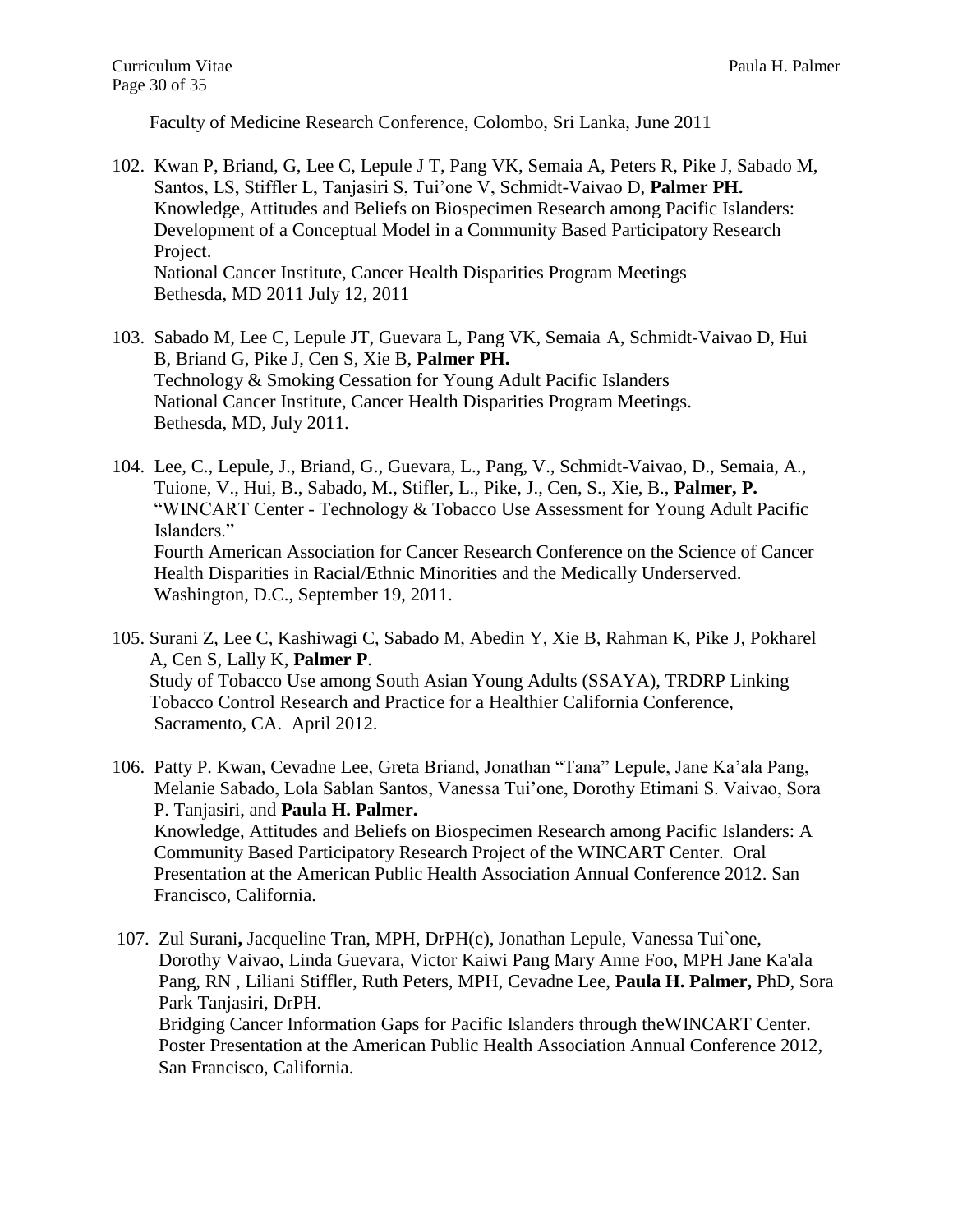- 108. Castanares, J, Toilolo-Sekona, T,. Lee, C., Lepule, J., Pang, V., Peters, R., Pike, J., Sabado, M., Sablan Santos, L., Stiffler, L., Tanjasiri, S., Tui'one, V., Vaivao, D., & **Palmer, P**. "WINCART Center's Mobile Lab Tool: Smart Phones and Ecological Momentary Assessments" Oral Presentation at the National Cancer Institute – Cancer Health Disparities Program Conference 2012, Bethesda, Maryland.
- 109. **Palmer, P**, Tui'one, V., Lee, C., Lepule, J., Pang, V., Peters, R., Pike, J., Sabado, M., Sablan Santos, L., Stiffler, L., Tanjasiri, S., Tui'one, V., Vaivao, D. "Understanding Tobacco Use among Young Adult Pacific Islander Smokers in Southern California" Oral presentation at the National Cancer Institute - Cancer Health Disparities Program Conference 2012, Bethesda, Maryland.
- 110. Kwan, P.P., Briand, G., Lee, C., Lepule, J., Pang, V., Peters, R., Pike, J., Sabado, M., Sablan Santos, L., Stiffler, L., Tanjasiri, S., Tui'one, V., Vaivao, D., & **Palmer, P.**  "Knowledge, Attitudes, and Beliefs on Biospecimen Research among Pacific Islanders: Development of a Conceptual Model in a Community Based Participatory Research Project." Poster presented at the National Cancer Institute - Cancer Health Disparities Program Conference 2012, Bethesda, Maryland.
- 111. **Paula Healani Palmer,** Jonathan Tana Lepule, Cevadne Lee, Melanie Sabado, James Pike, Steven Cen, Bin Xie, Vanessa Tui`one, Tupou Toilolo, Nicole Robello, Dorothy Etimani S. Vaivao, Annette Orne, Lisa Daylo, Jane Castanares, and Kaiwi Pang for the Weaving an Islander Network for Cancer Awareness, Research, and Training (WINCART) Consortium. "Understanding Tobacco Use among Young Adult Pacific Islander Smokers in Southern California." Oral presentation at the 44th Annual Academic Consortium for Public Health Conference, Colombo, Sri Lanka, October 2012.
- 112. Sabado M,, Surani Z, Lee C, Kashiwagi C, Abedin Y, Xie B, Rahman K, Pike J, Pokharel A, Cen S, Lally K, **Palmer P**. "Study of Tobacco Use among South Asian Young Adults (SSAYA)." Oral presentation at the 44th Annual Academic Consortium for Public Health Conference, Colombo, Sri Lanka, October 2012.
- 113. **Palmer P**. "Role of Health Workers in Protecting Vulnerable Populations" (Peace and Health Symposium). Oral presentation at the 44th Annual Academic Consortium for Public Health

Conference, Colombo, Sri Lanka, October 2012.

#### 114. **Palmer P.**

 "A Social Determinants Approach to Non-Communicable Disease." Workshop presentation at the 44th Annual Academic Consortium for Public Health Conference, Colombo, Sri Lanka, October 2012.

115. **Palmer, P.,** & Tanjasiri*,* S.P. WINCART Center Research Activities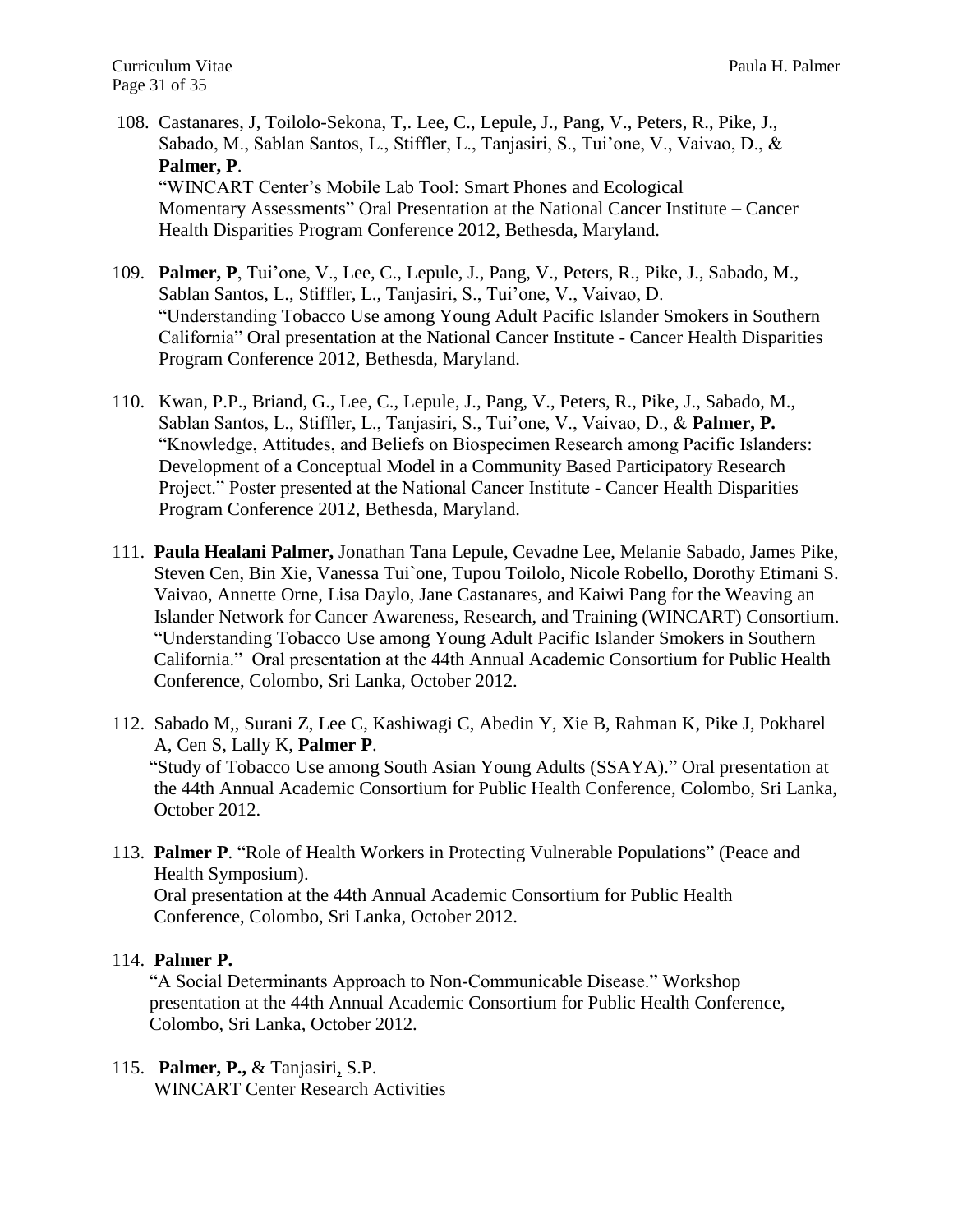Oral presentation at the National Cancer Institute - Cancer Health Disparities Program Conference, Bethesda, Maryland, June 2013.

### 116. **Palmer, P.**

"Health Professionals as Peacemakers." Oral presentation at the 44th Annual Academic Consortium for Public Health Conference, Wuhan, China, October 2013.

- 117. Poudel, K., Bertone-Johnson, E; **Palmer, P.,** Johnson, CA, Poudel-Tandukar, K. Time spent on highly active anti-retroviral therapy and serum 25-hydroxyvitamin levels in people with human immunodeficiency virus infection. American Public Health Association Annual Conference 2013. Boston, MA.
- 118. LaBreche, M., Lee, C., Tran, J., **Palmer, P. H**., Tanjasiri, SP. Building capacity through CBPR: the WINCART experience American Public Health Association Annual Conference 2013. Boston, MA
- 119. Steele, L., Sabado, M., Xie, B., **Palmer, P.H.** Drinking habits of rural-to-urban versus urban-to-urban internal migrants in Chengdu, China American Public Health Association Annual Conference 2013. Boston, MA
- 120. **Paula Palmer,** Sora Park Tanjasiri, Cevadne Lee, Vanessa Tui`one, Tupou Toilolo, Kaiwi Pang, Dorothy Etimani S. Vaivao, Annette Orne, Jonathan "Tana" Lepule, Melanie Sabado, James Pike, Steven Cen, and Bin Xie for the Weaving an Islander Network for Cancer Awareness, Research, and Training (WINCART) Consortium. Utilizing communication preferences for smoking cessation with Native Hawaiian Pacific Islanders. American Association for Cancer Research Conference 2013, Washington, DC
- 121. Xie, B., **Palmer, P**., Lee, C., Tui`one-May, V., Toilolo, T., Pang, K., Etimani-Vaivao, D., Orne, A., Lepule, J.T., Sabado, M., Xie, B., Pike, J., Tanjasiri, S.P, for the Weaving an Islander Network for Cancer Awareness, Research, and Training (WINCART) Consortium. Motivating Pasifika against Cigarettes & Tobacco (MPACT): A Community-Academic Partnership for Smoking Cessation in Native Hawaiian Pacific Islander Communities. American Public Health Association Annual Conference 2014. New Orleans, LA.
- 122. **Palmer, P**., Lee, C., Tui`one-May, V., Toilolo, T., Pang, K., Etimani-Vaivao, D., Orne, A., Lepule, J.T., Sabado, M., Pike, J., Tanjasiri, S.P, for the Weaving an Islander Network for Cancer Awareness, Research, and Training (WINCART) Consortium. Ecological Momentary Assessment of Smoking Behaviors among Native Hawaiian Pacific Islanders. American Public Health Association Annual Conference 2014. New Orleans, LA.
- 123. **Palmer, P**. Day of Community: Native Hawaiian Pacific Islanders (NHPIs): Tobacco, Obesity & Cancer Health Disparities APPEAL: Pathways of Change Conference, September 2014, San Francisco, CA.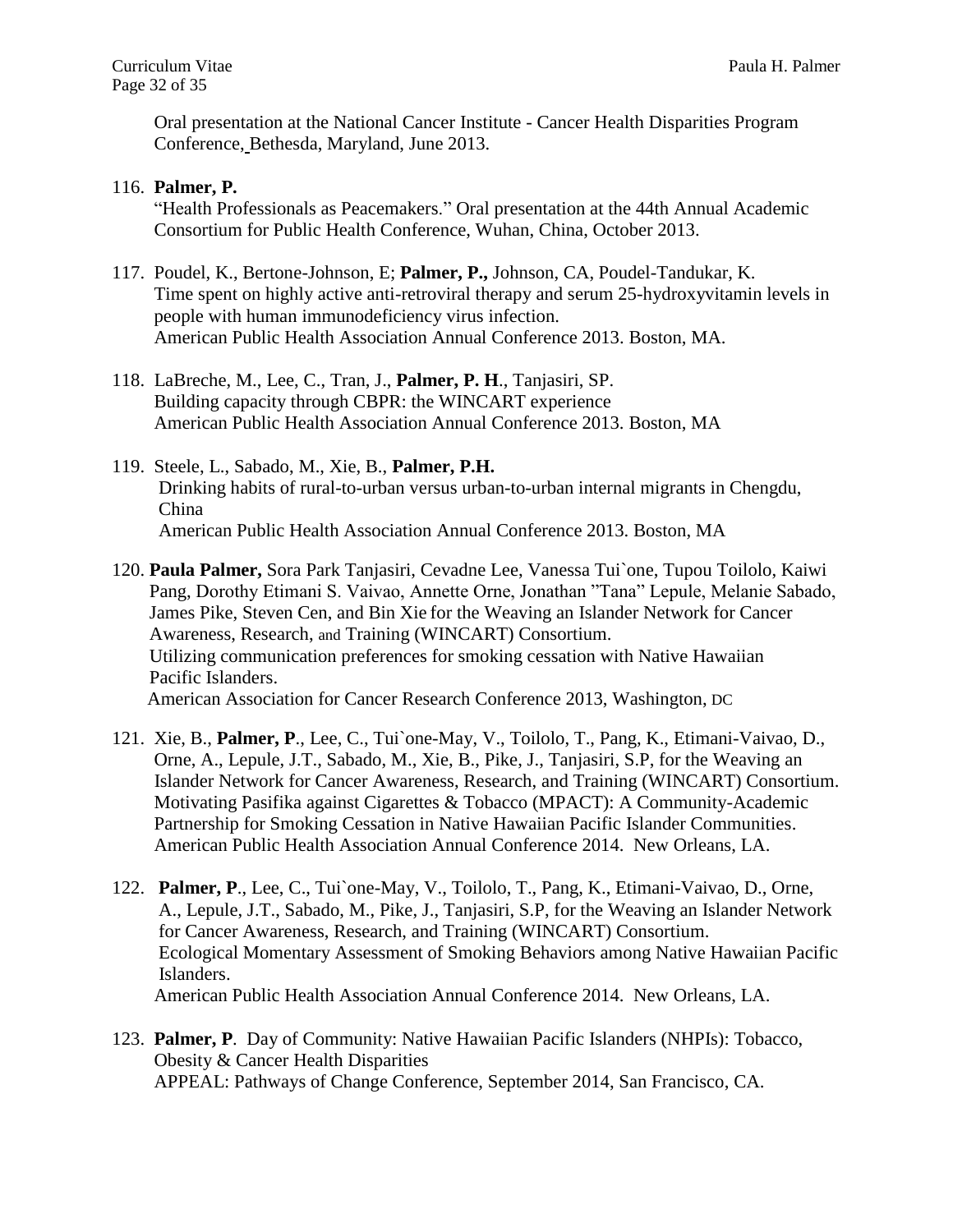- 124. **Palmer, P.** Utilizing Communication Technologies for Populations at Risk for Health **Disparities** Los Angeles Department of Health Services, July 2015.
- 125. **Palmer, P.** Public Health Seminar Keck Graduate Institute, School of Pharmacy, April 2015, Claremont, CA.
- 126. **Palmer, P**. Program Evaluation for Community Projects. APPEAL: Leadership Training Workshop, August 2015, Carlsbad, CA.
- 127. **Palmer, P.** Interprofessional Education: Public Health Seminar Keck Graduate Institute, School of Pharmacy, May 2016, Claremont, CA.
- 128. **Palmer, P.** Health Communication Technologies for Health Disparities Populations. Los Angeles Department of Health Services, August 2016.
- 129. **Palmer, P**. Interprofessional Education: Social Determinants of Health. Keck Graduate Institute, School of Pharmacy, March 2017, Claremont, CA.
- 130. **Palmer, P.** Tobacco Use and Health Disparities among Native Hawaiian Pacific Islanders. Riverside County Department of Public Health, March 2017.
- 131. **Palmer, P.** Tobacco- and Obesity-Related Health Disparities among Native Hawaiian Pacific Islanders. Asian Pacific Partners for Empowerment, Advocacy and Leadership Making Waves (APPEAL): Advancing Tobacco & Obesity Control Summit. Emeryville, CA, September 2017.
- 132. **Palmer, P**. Interprofessional Education: Diversity among Native Hawaiians and African- Americans. Keck Graduate Institute, School of Pharmacy, March 2017, Claremont, CA.
- 133. **Palmer, P.** Health Promotion among Pacific Islanders through Community Participation Los Angeles Global Health Conference. UCLA, Los Angeles, CA February 2018.
- 135. Tan N, Pike JR, Fifita M, Lutu G, May VT, Pang JK, Pang VK, Soakai L, Toilolo T, Schmidt-Vaivao D, LaBreche M, Kwan PP, Sabado-Liwag M, Xie B, Tanjasiri SP, **Palmer PH**. Effects of Ethnic Identity and Perceived Stress among Young Adult Pacific Islander Smokers. American Public Health Association Annual Conference 2018. San Diego, CA.
- 136. Poudel-Tandukar K, Jacelon CS, Bertone-Johnson ER, Chandler G; Gautam B, **Palmer P.** Problem or emotion focused engagement coping strategies and stress among Bhutanese immigrants in Massachusetts. American Public Health Association Annual Conference 2018. San Diego, CA.
- 137. **Palmer, P.** Tobacco use and Cancer among Native Hawaiians and Pacific Islanders. Asian Pacific Partners for Empowerment, Advocacy and Leadership Making Waves (APPEAL): National and California Advisory Meetings. San Diego, CA, January 2019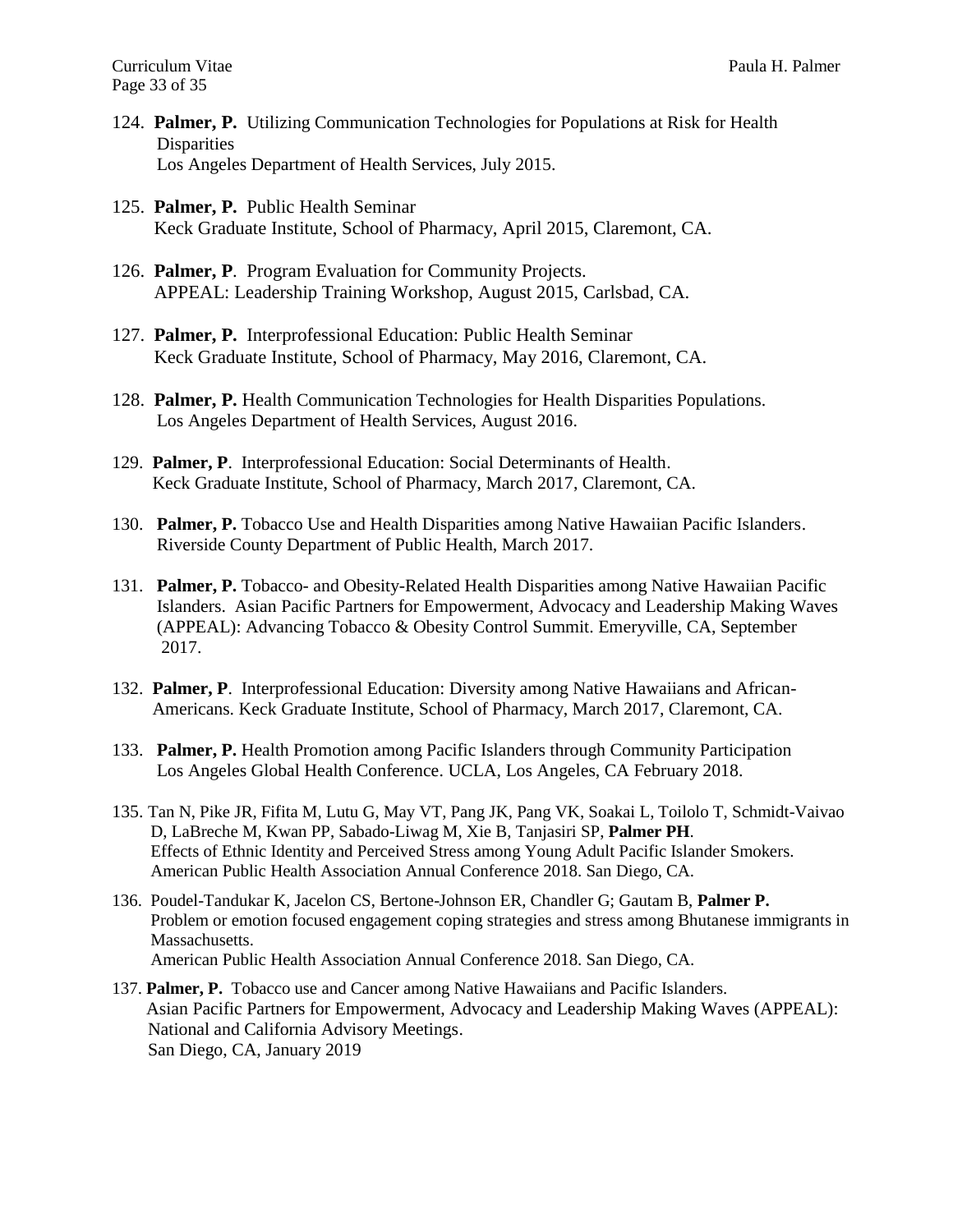138. **Palmer, P.** Healthy Aging and Resilience.

Pacific Health and Education Gathering, University of Utah, Salt Lake City, April 2019.

# **Webinar Presentations**

#### **Palmer P.**

Community-Based Participatory Research: Challenges, Rewards & Lessons Learned. Webinar for National Institutes of Health, July 23, 2012.

#### **Palmer P.**

Tobacco Use and Cancer Health Disparities among Native Hawaiian Pacific Islanders (NHPIs) Webinar for American Cancer Society, November 18, 2015.

#### **G. Professional References**

C. Anderson Johnson, PhD CEO, Community Translational Research Institute 4065 County Circle Drive, Suite 412 Riverside, CA 92503 Phone: (760) 851-5080 Email: [andy.johnson@ctris.org](LATEST%20CVS/andy.johnson@ctris.org)

Alternative contact info for Dr. Johnson: C. Anderson Johnson, PhD University Professor Claremont Graduate University 675 W. Foothill Blvd, Suite 310 Claremont, CA 91711 Phone: (760) 851-5080 Email: [Andy.Johnson@cgu.edu](LATEST%20CVS/Andy.Johnson@cgu.edu)

Sora Park Tanjasiri, DrPH, MPH

Professor, Dept of Epidemiology, UCI School of Medicine Associate Director, Disparities and Community Engagement, UCI Chao Family Comprehensive Cancer Center 835 Health Sciences Rd, Irvine Hall 215, Irvine, CA 92617 Phone: (949)824-6009 / Email: [tanjasir@uci.edu](LATEST%20CVS/%20tanjasir@uci.edu)

Lourdes Baezconde-Garbanati, PhD, MPH Professor of Preventive Medicine University of Southern California Institute for Health Promotion & Disease Prevention SSB 302M 2001 N. Soto Street Health Sciences Campus Los Angeles, CA 90033 Phone: (323) 442-8231